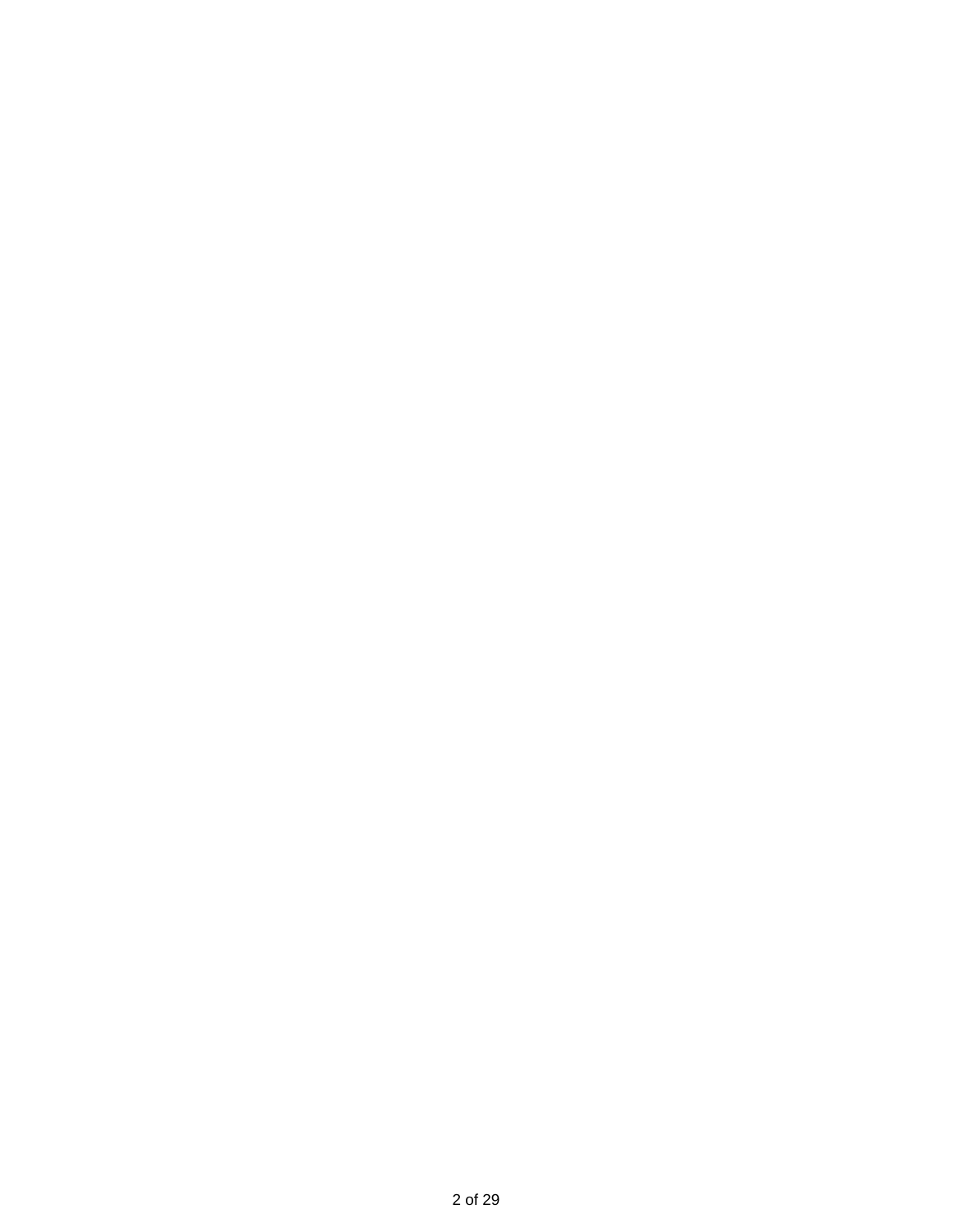| Page 10, Q1. What I most appreciate from NACC is |                                                                                                                                                                                                                                                                                                                                    |                       |  |  |
|--------------------------------------------------|------------------------------------------------------------------------------------------------------------------------------------------------------------------------------------------------------------------------------------------------------------------------------------------------------------------------------------|-----------------------|--|--|
| $\mathbf{1}$                                     | coordinating conferences & advocacy for the profession                                                                                                                                                                                                                                                                             | Nov 10, 2012 2:10 PM  |  |  |
| $\overline{2}$                                   | Prompt communication, News Letters                                                                                                                                                                                                                                                                                                 | Nov 9, 2012 7:00 PM   |  |  |
| 3                                                | I appreciate the wonderful leaders, chaplains and supervisors thatI have come to<br>know over the years. Their contributions to NACC and continued committment<br>in this time of transition is appreciated. NACC education and certification has<br>been very valuable to me as I integrated it into my practice as a supervisor. | Nov 7, 2012 9:53 AM   |  |  |
| 4                                                | Providing a network and a Catholic perspective on chaplaincy.                                                                                                                                                                                                                                                                      | Nov 5, 2012 9:31 PM   |  |  |
| 5                                                | Board Certification, thge annual NACC conference                                                                                                                                                                                                                                                                                   | Nov 4, 2012 4:55 PM   |  |  |
| $6\,$                                            | The networking support I received, esp. when planning for a workshop at the<br>2012 Conference.                                                                                                                                                                                                                                    | Nov 3, 2012 1:59 PM   |  |  |
| $\overline{7}$                                   | Not sure.                                                                                                                                                                                                                                                                                                                          | Nov 2, 2012 2:08 PM   |  |  |
| 8                                                | Professional Standards, public reputation and excellent 'customer service' and<br>attitude when i have questions.                                                                                                                                                                                                                  | Nov 2, 2012 12:16 PM  |  |  |
| $9\,$                                            | The communication and news letters                                                                                                                                                                                                                                                                                                 | Nov 2, 2012 7:43 AM   |  |  |
| 10                                               | Opportunities for networking and bringing information to the fore                                                                                                                                                                                                                                                                  | Nov 1, 2012 10:38 PM  |  |  |
| 11                                               | The annual conference.                                                                                                                                                                                                                                                                                                             | Nov 1, 2012 8:01 PM   |  |  |
| 12                                               | certification                                                                                                                                                                                                                                                                                                                      | Nov 1, 2012 12:13 PM  |  |  |
| 13                                               | the time, effort, commitment, and dedication of the NACC team in the National<br>Office                                                                                                                                                                                                                                            | Nov 1, 2012 11:50 AM  |  |  |
| 14                                               | it's professionalism and focus on spiritual care                                                                                                                                                                                                                                                                                   | Nov 1, 2012 11:18 AM  |  |  |
| 15                                               | You are what makes Chaplains professional                                                                                                                                                                                                                                                                                          | Nov 1, 2012 7:59 AM   |  |  |
| 16                                               | Knowing that you continue to exist.                                                                                                                                                                                                                                                                                                | Nov 1, 2012 4:05 AM   |  |  |
| 17                                               | I have seen it grow more professionally thru the years, specially recently. When I<br>was in active chaplaincy it was very much just a "certifying body" and member<br>ship in it was needed for one to "practise chaplaincy" in healthcare.                                                                                       | Oct 31, 2012 10:56 PM |  |  |
| 18                                               | The support and continuing education opportunities.                                                                                                                                                                                                                                                                                | Oct 31, 2012 10:15 PM |  |  |
| 19                                               | Continuing to promote chaplaincy as a profession and resources available to<br>increase understanding and scope of "spiritual care"; weekly NACC NOW is<br>excellent                                                                                                                                                               | Oct 31, 2012 6:29 PM  |  |  |
| 20                                               | The breadth of their scope                                                                                                                                                                                                                                                                                                         | Oct 31, 2012 3:28 PM  |  |  |
| 21                                               | Providing opportunities for education and growth in pastoral ministry and my own<br>spiritual development.                                                                                                                                                                                                                         | Oct 31, 2012 9:26 AM  |  |  |
| 22                                               | The connection to other spiritual care providers.                                                                                                                                                                                                                                                                                  | Oct 30, 2012 10:55 PM |  |  |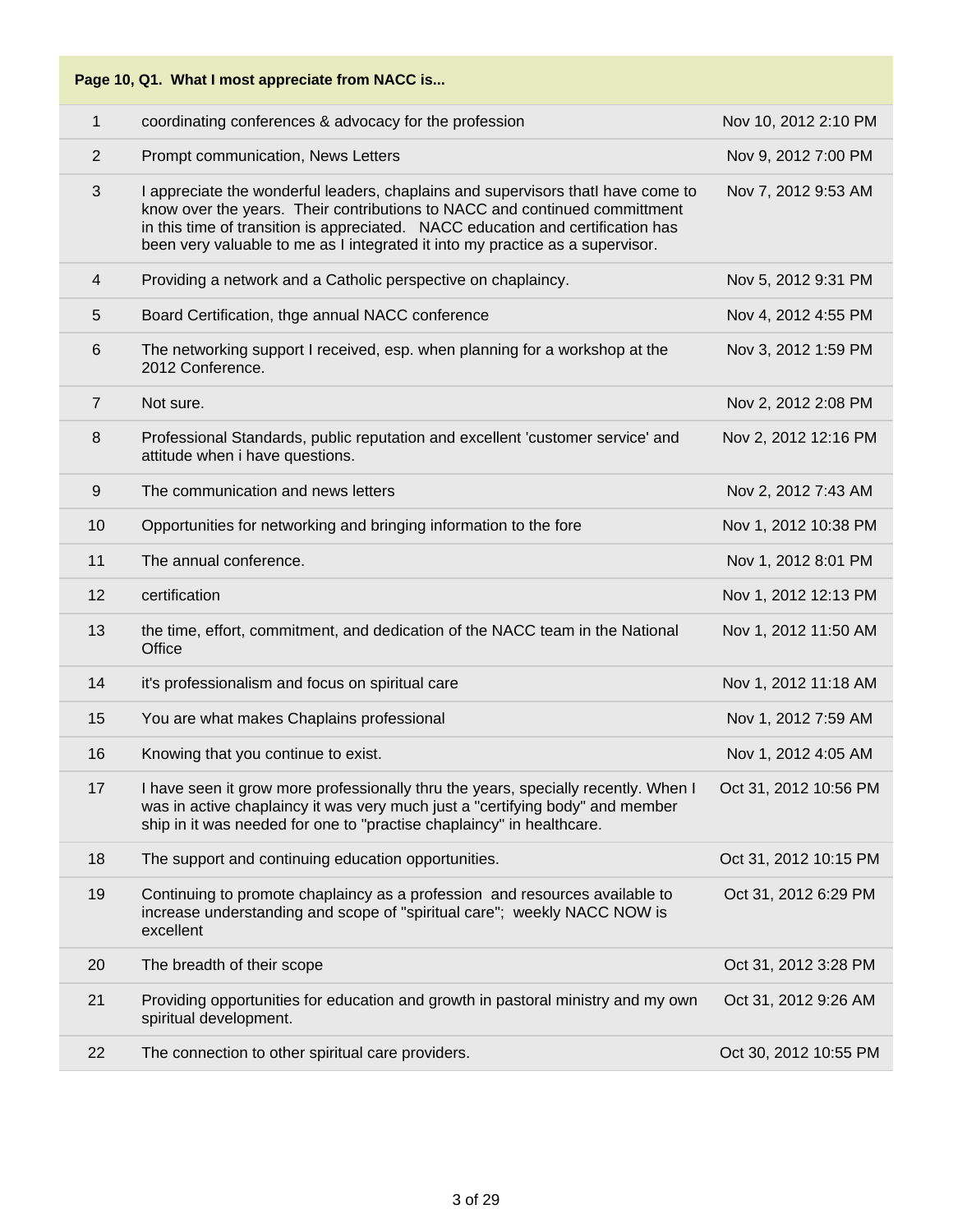| Page 10, Q1. What I most appreciate from NACC is |                                                                                                                                                                                                                                                                                                                   |                      |  |
|--------------------------------------------------|-------------------------------------------------------------------------------------------------------------------------------------------------------------------------------------------------------------------------------------------------------------------------------------------------------------------|----------------------|--|
| 23                                               | Helpfulness of National staff.                                                                                                                                                                                                                                                                                    | Oct 30, 2012 7:07 PM |  |
| 24                                               | the advocacy for professional chaplaincy and being part of a larger network                                                                                                                                                                                                                                       | Oct 30, 2012 6:17 PM |  |
| 25                                               | I deeply appreciate that the NACC works quite hard to: help educate members;<br>help us network with NACC colleagues across the nation; help us network with<br>other colleagues who share an interest in spirituality and health; help us stay<br>connected with the larger Church through our episcopal liason. | Oct 30, 2012 3:13 PM |  |
| 26                                               | Not much really.                                                                                                                                                                                                                                                                                                  | Oct 30, 2012 2:06 PM |  |
| 27                                               | Newsletter Cannot always retrieve from website. NACC Conferences                                                                                                                                                                                                                                                  | Oct 30, 2012 1:19 PM |  |
| 28                                               | 1) Clearing house for information and resources 2) Organizational advocacy<br>within Catholic Church and with other Pastoral Care organizations                                                                                                                                                                   | Oct 30, 2012 9:36 AM |  |
| 29                                               | The details and the richness of the information                                                                                                                                                                                                                                                                   | Oct 30, 2012 8:59 AM |  |
| 30                                               | being a very credible clearing house for great or innovative ideals crucial for<br>vibrant ministries.                                                                                                                                                                                                            | Oct 30, 2012 8:35 AM |  |
| 31                                               | Networking and a community of chaplains                                                                                                                                                                                                                                                                           | Oct 30, 2012 7:38 AM |  |
| 32                                               | Education resources; advocacy for role of chaplain in the church                                                                                                                                                                                                                                                  | Oct 30, 2012 7:04 AM |  |
| 33                                               | The wonderful resources provided.                                                                                                                                                                                                                                                                                 | Oct 30, 2012 6:38 AM |  |
| 34                                               | I greatly appreciate the Director's Reflections on Scripture/ Liturgical season,<br>etc. in the beginning of the NOW e-mails. I look forward to them and find them<br>very inspiring and thought provoking.                                                                                                       | Oct 29, 2012 9:58 PM |  |
| 35                                               | helpful literature.                                                                                                                                                                                                                                                                                               | Oct 29, 2012 7:00 PM |  |
| 36                                               | e-mail news; even just reading about what topics are of interest and current<br>concern; who are speakers and writers as can always "google" them for more<br>info.                                                                                                                                               | Oct 29, 2012 6:57 PM |  |
| 37                                               | Communication of eletter and NACC VISION                                                                                                                                                                                                                                                                          | Oct 29, 2012 5:14 PM |  |
| 38                                               | Vision Newsletter,                                                                                                                                                                                                                                                                                                | Oct 29, 2012 4:18 PM |  |
| 39                                               | Promotes Board Certified Chaplaincy within the Catholic Church.                                                                                                                                                                                                                                                   | Oct 29, 2012 4:12 PM |  |
| 40                                               | The energy of national staff, the large vareity of resources available for use and<br>follow-up as needed.                                                                                                                                                                                                        | Oct 29, 2012 4:10 PM |  |
| 41                                               | Local conferences                                                                                                                                                                                                                                                                                                 | Oct 29, 2012 3:05 PM |  |
| 42                                               | Having a Catholic chaplaincy organization                                                                                                                                                                                                                                                                         | Oct 29, 2012 2:19 PM |  |
| 43                                               | The monthly newsletter                                                                                                                                                                                                                                                                                            | Oct 29, 2012 1:34 PM |  |
| 44                                               | the opportunity for interraction with other chaplains.                                                                                                                                                                                                                                                            | Oct 29, 2012 1:26 PM |  |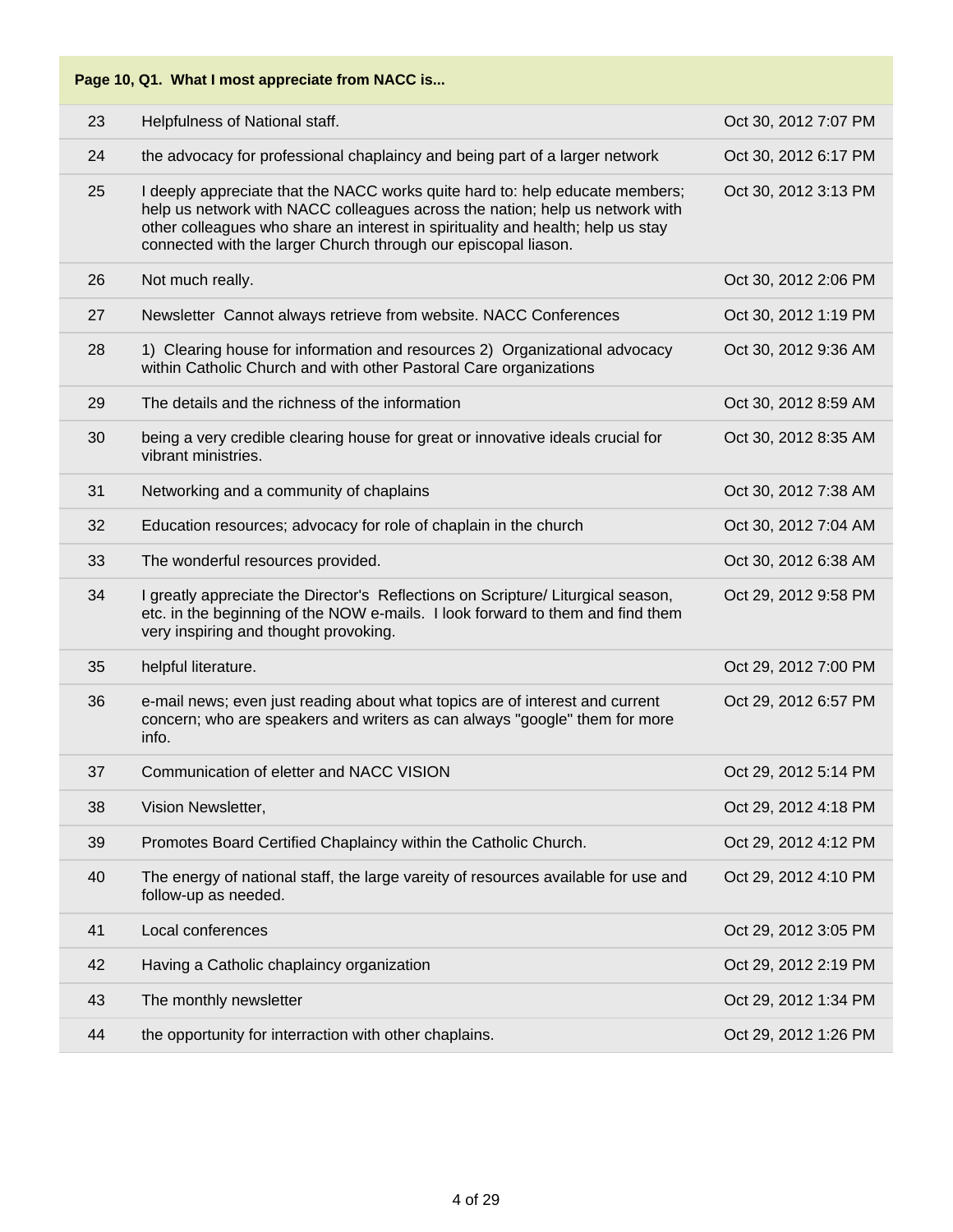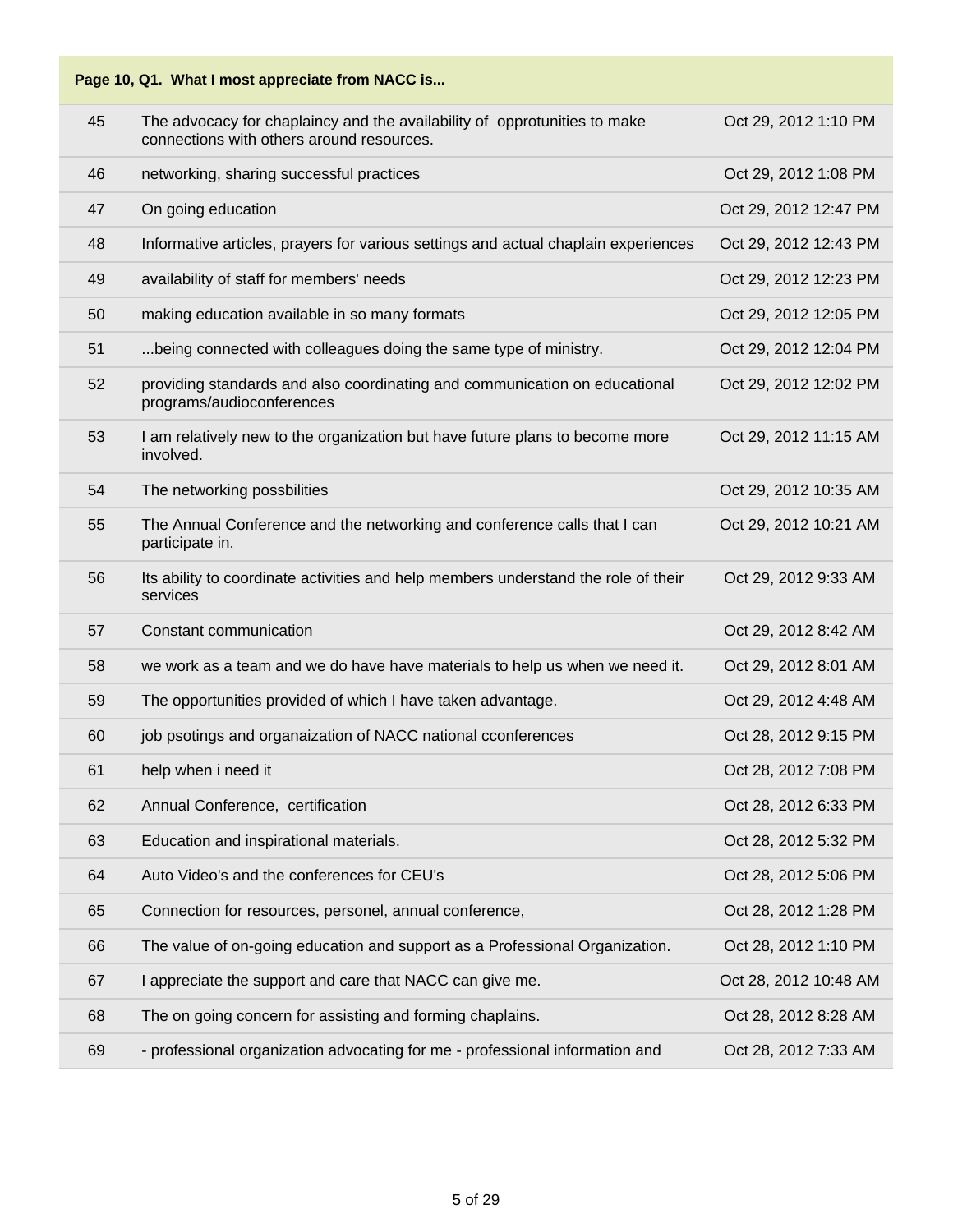|    | Page 10, Q1. What I most appreciate from NACC is                                                                                                                                                                                                                       |                       |  |
|----|------------------------------------------------------------------------------------------------------------------------------------------------------------------------------------------------------------------------------------------------------------------------|-----------------------|--|
|    | updates - resource for assistance and help                                                                                                                                                                                                                             |                       |  |
| 70 | Connecting with other chaplains at events and the shared insights and<br>experiences.                                                                                                                                                                                  | Oct 28, 2012 4:48 AM  |  |
| 71 | I have enjoyed the many conferences I've been able to attend.                                                                                                                                                                                                          | Oct 27, 2012 9:35 PM  |  |
| 72 | Maintaining professional standards, continuing education and networking                                                                                                                                                                                                | Oct 27, 2012 5:56 PM  |  |
| 73 | Representing me as wonderfully as they do - where I are not able to do so<br>myself (especially to bishops; other chaplaincy organizations, etc).                                                                                                                      | Oct 27, 2012 5:45 PM  |  |
| 74 | It's certification process and recertifcation processs                                                                                                                                                                                                                 | Oct 27, 2012 5:19 PM  |  |
| 75 | The ability to present myself as "board certified".                                                                                                                                                                                                                    | Oct 27, 2012 3:32 PM  |  |
| 76 | Communications on line.                                                                                                                                                                                                                                                | Oct 27, 2012 1:31 PM  |  |
| 77 | (1) Opportunity for networking and connection to other chaplains (2)<br>grounding/background in best practice and resources                                                                                                                                            | Oct 27, 2012 11:27 AM |  |
| 78 | The networking possibility                                                                                                                                                                                                                                             | Oct 27, 2012 11:24 AM |  |
| 79 | past assistance for professional development                                                                                                                                                                                                                           | Oct 27, 2012 10:16 AM |  |
| 80 | the ineraction of chaplain's dedication to excellent pastoral care.                                                                                                                                                                                                    | Oct 27, 2012 9:11 AM  |  |
| 81 | Knowing that I am part of such a wonderful organization who at all times is there<br>to be helpful and provide resources for my ministy. Now that I am retired I am<br>not keeping up due to health but still feel blessed to be part of this amazing<br>organization. | Oct 27, 2012 7:30 AM  |  |
| 82 | Dedication to the certification process                                                                                                                                                                                                                                | Oct 27, 2012 7:21 AM  |  |
| 83 | The recent individual regional emails                                                                                                                                                                                                                                  | Oct 27, 2012 12:43 AM |  |
| 84 | Advocacy for chaplaincy at every level, assisting in the relationships that make it<br>possible for us to be chaplains.                                                                                                                                                | Oct 26, 2012 9:59 PM  |  |
| 85 | willingness to be of support and encouragement                                                                                                                                                                                                                         | Oct 26, 2012 8:50 PM  |  |
| 86 | How well you keep us informed                                                                                                                                                                                                                                          | Oct 26, 2012 6:44 PM  |  |
| 87 | How helpful eveyone was from the beginning to the end with certification.                                                                                                                                                                                              | Oct 26, 2012 6:39 PM  |  |
| 88 | continual groth and development of ministry and the chaplain in a human and<br>spiritual dimension                                                                                                                                                                     | Oct 26, 2012 6:38 PM  |  |
| 89 | The opportunity to be in community, connect, share experiences, concerns,<br>stories, resources and professional guidance.                                                                                                                                             | Oct 26, 2012 5:52 PM  |  |
| 90 | Keeping informed about my vocation.                                                                                                                                                                                                                                    | Oct 26, 2012 3:53 PM  |  |
| 91 | my 34 yrs as a member in the health care setting & energetic healing ministry                                                                                                                                                                                          | Oct 26, 2012 3:47 PM  |  |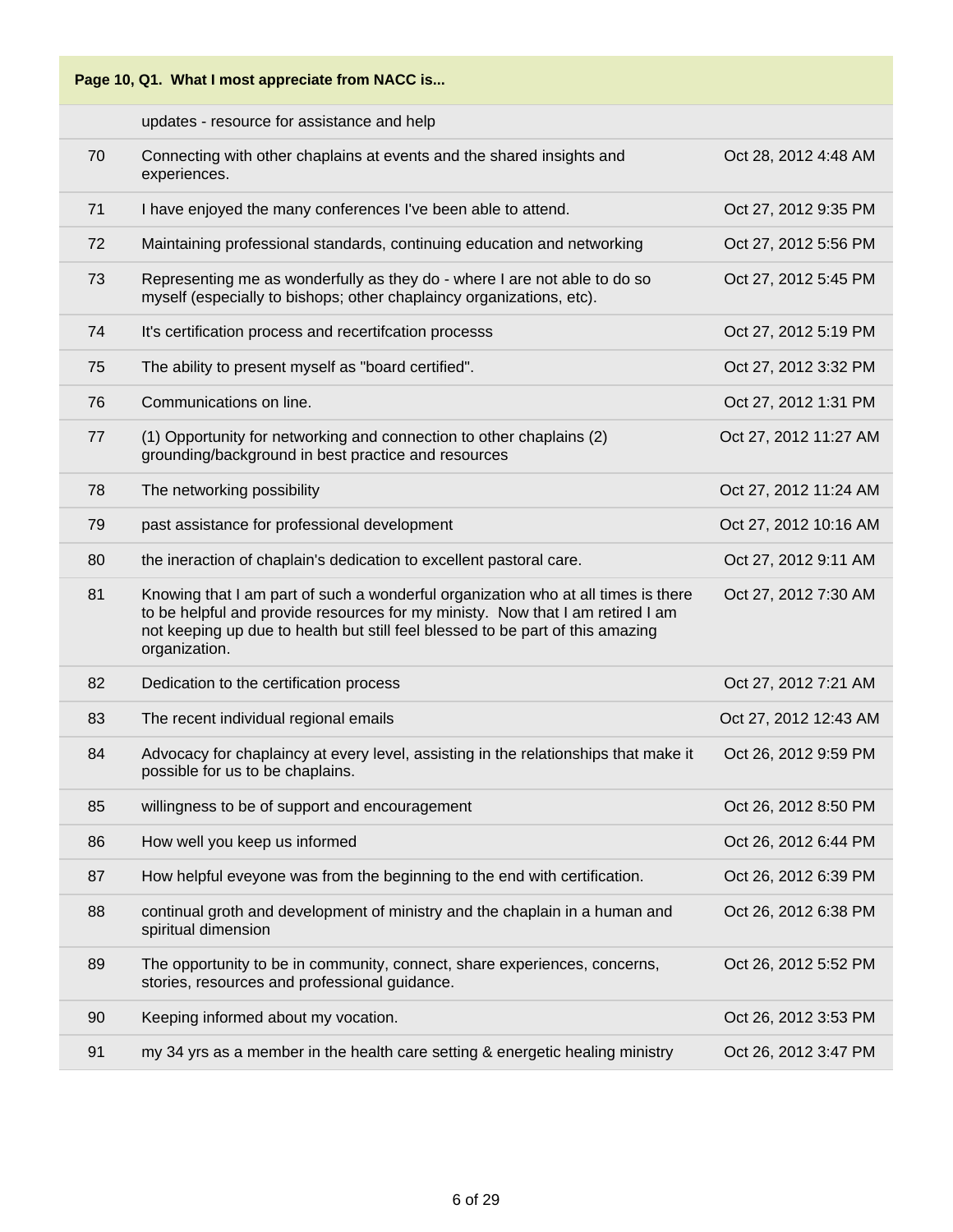| Page 10, Q1. What I most appreciate from NACC is |  |  |  |  |  |  |
|--------------------------------------------------|--|--|--|--|--|--|
|--------------------------------------------------|--|--|--|--|--|--|

|     | since 1996.                                                                                                                                                                                                                                                                                                                                                                                                   |                       |
|-----|---------------------------------------------------------------------------------------------------------------------------------------------------------------------------------------------------------------------------------------------------------------------------------------------------------------------------------------------------------------------------------------------------------------|-----------------------|
| 92  | Support. Educational; keeps our ministry professional; Connects with<br>Bishops and larger Church; fights our battles                                                                                                                                                                                                                                                                                         | Oct 26, 2012 3:37 PM  |
| 93  | I have always enjoyed Vision and am inspired by the stories and informed about<br>the organization                                                                                                                                                                                                                                                                                                            | Oct 26, 2012 3:18 PM  |
| 94  | Resources and communication, conference and educational opportunities                                                                                                                                                                                                                                                                                                                                         | Oct 26, 2012 1:43 PM  |
| 95  | The quality of materials they provide.                                                                                                                                                                                                                                                                                                                                                                        | Oct 26, 2012 1:37 PM  |
| 96  | Resource                                                                                                                                                                                                                                                                                                                                                                                                      | Oct 26, 2012 1:34 PM  |
| 97  | Personal help and the local conferences. Also, the audio conferences are<br>extremely helpful.                                                                                                                                                                                                                                                                                                                | Oct 26, 2012 1:22 PM  |
| 98  | Information on issues and facts related to Catholic Chaplains has contributed to<br>my continued discernment in Hospital Chaplaincy.                                                                                                                                                                                                                                                                          | Oct 26, 2012 1:15 PM  |
| 99  | <b>Certification and Conference</b>                                                                                                                                                                                                                                                                                                                                                                           | Oct 26, 2012 11:54 AM |
| 100 | The yearly conferences and NACC is active in promoting Chaplaincy. Thank<br>you.                                                                                                                                                                                                                                                                                                                              | Oct 26, 2012 11:35 AM |
| 101 | Educational events.                                                                                                                                                                                                                                                                                                                                                                                           | Oct 26, 2012 11:19 AM |
| 102 | Our yearly gathering and sharing with other chaplains.                                                                                                                                                                                                                                                                                                                                                        | Oct 26, 2012 11:05 AM |
| 103 | Support for Chaplaincy to the USCCB.                                                                                                                                                                                                                                                                                                                                                                          | Oct 26, 2012 10:28 AM |
| 104 | Being able to receive the newsletters and keep informed of the activities of<br><b>NACC</b>                                                                                                                                                                                                                                                                                                                   | Oct 26, 2012 10:14 AM |
| 105 | PROFESSIONAL, EQUAL STATUS AMONG ALL FAITH TRADITIONS<br><b>COMMISSIONS</b>                                                                                                                                                                                                                                                                                                                                   | Oct 26, 2012 9:53 AM  |
| 106 | Professional standards for ministry; clarification of Catholic values in spiritual<br>care; interfaith dialogue with ACPE, et al.                                                                                                                                                                                                                                                                             | Oct 26, 2012 9:48 AM  |
| 107 | networking and learning from one another                                                                                                                                                                                                                                                                                                                                                                      | Oct 26, 2012 9:43 AM  |
| 108 | Is reading Vision                                                                                                                                                                                                                                                                                                                                                                                             | Oct 26, 2012 9:29 AM  |
| 109 | credentialing, community, integrity, laity support                                                                                                                                                                                                                                                                                                                                                            | Oct 26, 2012 8:58 AM  |
| 110 | I have been blessed to have chosen chaplaincy through the NACC. I appreciate<br>your initiatives for the whole membership, your focusing on professionalism, your<br>commitment to the Church, your continuing efforts to keep the Association<br>moving forward by inviting the membership to offer evaluations of your efforts to<br>develop the Association according to the changes and needs in society. | Oct 26, 2012 8:29 AM  |
| 111 | Support to my work.                                                                                                                                                                                                                                                                                                                                                                                           | Oct 26, 2012 8:01 AM  |
|     |                                                                                                                                                                                                                                                                                                                                                                                                               |                       |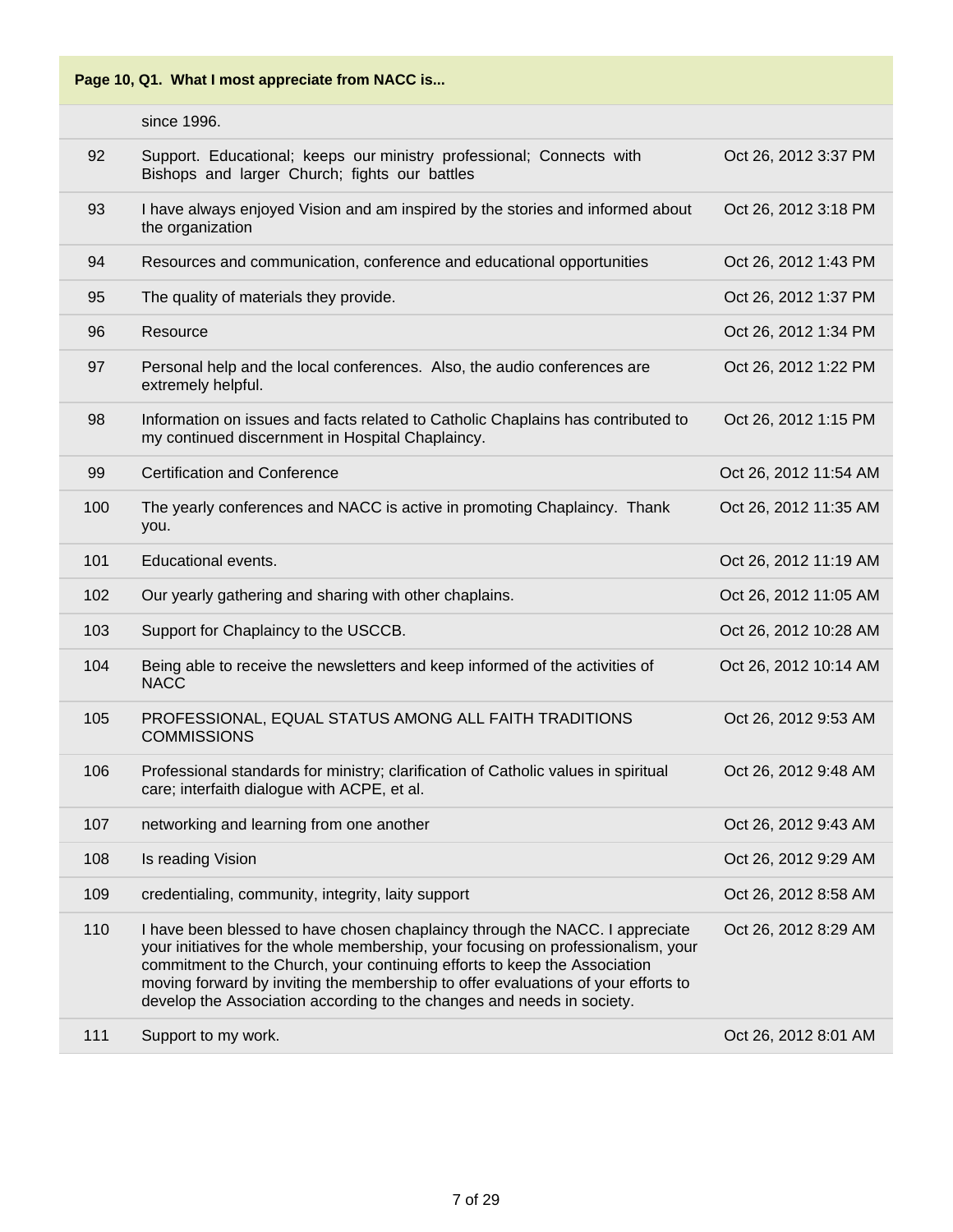| 112 | Offering support and continuing education even though I cannot atend very often                                                                                                                                                                                                                                                                                                                                                               | Oct 26, 2012 7:43 AM  |
|-----|-----------------------------------------------------------------------------------------------------------------------------------------------------------------------------------------------------------------------------------------------------------------------------------------------------------------------------------------------------------------------------------------------------------------------------------------------|-----------------------|
| 113 | Advocacy and education                                                                                                                                                                                                                                                                                                                                                                                                                        | Oct 26, 2012 7:17 AM  |
| 114 | Our Outstanding Professional Status because of the hard work of those at the<br>top.                                                                                                                                                                                                                                                                                                                                                          | Oct 26, 2012 7:08 AM  |
| 115 | Networking with people who share simialar values and ministry commitments                                                                                                                                                                                                                                                                                                                                                                     | Oct 26, 2012 5:39 AM  |
| 116 | Local (not more than 1 hr away-@50miles) offerings. I would appreciate<br>information from the state bordering since we are more connected to that state<br>than to other parts of my own state. i.e. Northern KY is closer to Cincinnati OH<br>than to Lexington or Louisville.                                                                                                                                                              | Oct 26, 2012 5:34 AM  |
| 117 | I appreciate the audio conferences very much. They are always informative and<br>have great substance and support my ministry as chaplain. The speakers are<br>always the cream of the crop. David and all the staff in the NACC office provide<br>excellent resources and are always so helpful everytime I call or contact them by<br>email and their responses are prompt. Thank you to all of you for your wonderful<br>care and service. | Oct 26, 2012 4:46 AM  |
| 118 | Audio conferences that can be used for continuing hours and recertification<br>documents.                                                                                                                                                                                                                                                                                                                                                     | Oct 26, 2012 12:23 AM |
| 119 | My initial certification board provided such a meaningful and supportive<br>experience for me. My renewal Chaplain also went out of her way to work on a<br>profound and personal level with me and my materials                                                                                                                                                                                                                              | Oct 25, 2012 11:16 PM |
| 120 | Increasing my knowledge of chaplaincy in my ministerial field(s).                                                                                                                                                                                                                                                                                                                                                                             | Oct 25, 2012 10:10 PM |
| 121 | <b>Regional Conference</b>                                                                                                                                                                                                                                                                                                                                                                                                                    | Oct 25, 2012 10:04 PM |
| 122 | An educational day in or near Los Angeles                                                                                                                                                                                                                                                                                                                                                                                                     | Oct 25, 2012 9:19 PM  |
| 123 | Being a part of a national group.                                                                                                                                                                                                                                                                                                                                                                                                             | Oct 25, 2012 9:02 PM  |
| 124 | Professionalism, collaboration, education, research, networking, Catholicism                                                                                                                                                                                                                                                                                                                                                                  | Oct 25, 2012 9:00 PM  |
| 125 | Voice commitment I just don't have energy                                                                                                                                                                                                                                                                                                                                                                                                     | Oct 25, 2012 7:54 PM  |
| 126 | the educational resources and the job opportunity listings                                                                                                                                                                                                                                                                                                                                                                                    | Oct 25, 2012 7:53 PM  |
| 127 | Genuine presence and care exudes from the Director, website, and those<br>members that I have met (especially my certification board). I also appreciate the<br>regular email updates and contacts.                                                                                                                                                                                                                                           | Oct 25, 2012 7:31 PM  |
| 128 | support from other chaplains; vision and brochures                                                                                                                                                                                                                                                                                                                                                                                            | Oct 25, 2012 7:27 PM  |
| 129 | Resourcefulness and Preparing candidates for ministry                                                                                                                                                                                                                                                                                                                                                                                         | Oct 25, 2012 7:23 PM  |
| 130 | that while I am out seeing patients during the day, the leadership and<br>committees are promoting the profession, its legitimacy and dignity. Where I<br>work, I encourage certification among the other chaplains. I like having people<br>with the time investing on a national level on these issues.                                                                                                                                     | Oct 25, 2012 6:58 PM  |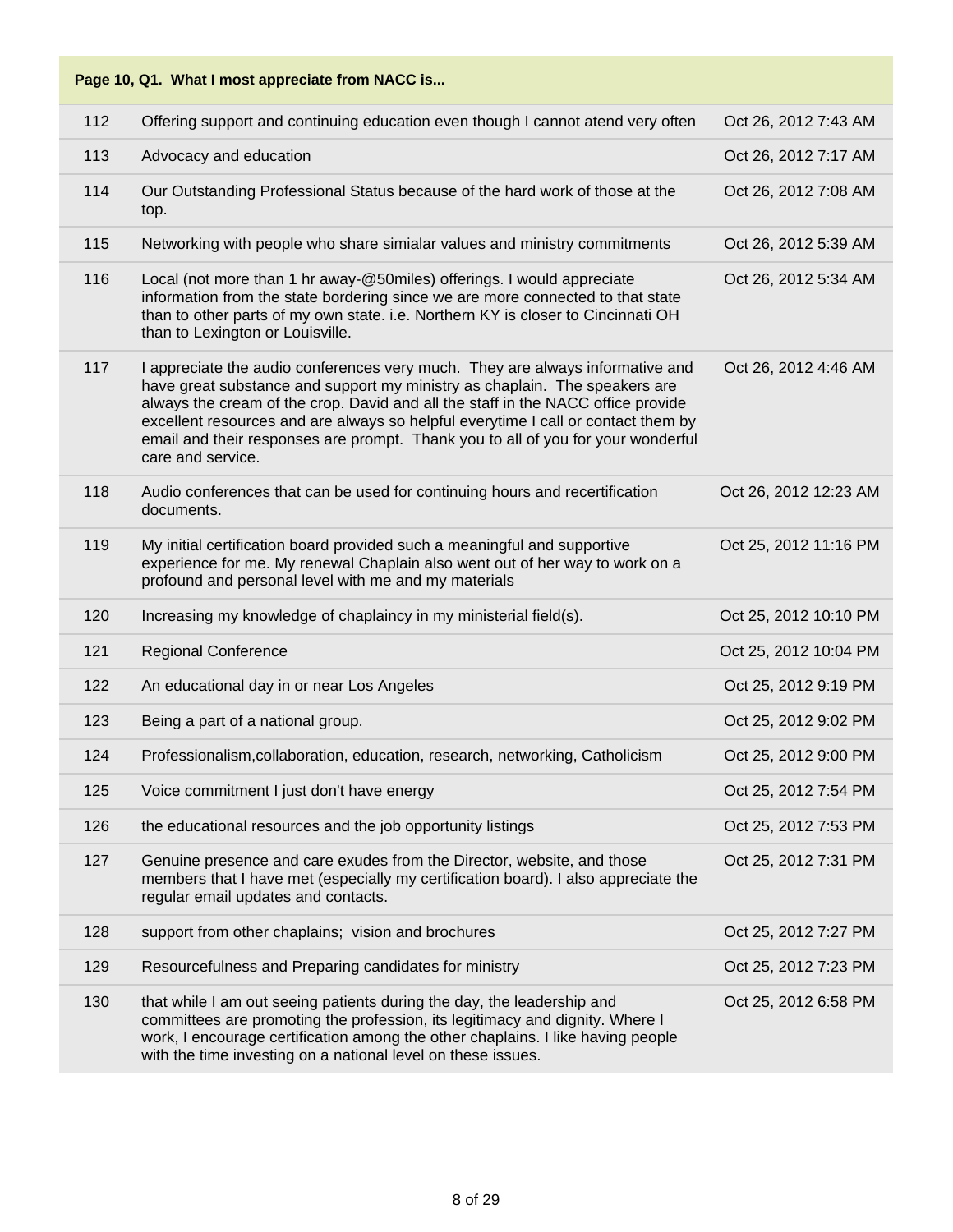| Page 10, Q1. What I most appreciate from NACC is |  |  |
|--------------------------------------------------|--|--|
|--------------------------------------------------|--|--|

| 131 | Meetings of other chaplains.                                                                                                                                                                                                                                                                                                                                       | Oct 25, 2012 6:57 PM |
|-----|--------------------------------------------------------------------------------------------------------------------------------------------------------------------------------------------------------------------------------------------------------------------------------------------------------------------------------------------------------------------|----------------------|
| 132 | networking maintaining professionalism                                                                                                                                                                                                                                                                                                                             | Oct 25, 2012 6:55 PM |
| 133 | Solidarity.                                                                                                                                                                                                                                                                                                                                                        | Oct 25, 2012 6:35 PM |
| 134 | Educational opportunities, networking, connection to like organizations.                                                                                                                                                                                                                                                                                           | Oct 25, 2012 6:29 PM |
| 135 | Support, gatherings.                                                                                                                                                                                                                                                                                                                                               | Oct 25, 2012 6:04 PM |
| 136 | Continuous creative ways and means to help chaplains meet the todays<br>challenges in the minitry.                                                                                                                                                                                                                                                                 | Oct 25, 2012 6:02 PM |
| 137 | Efforts to make the chaplaincy profession valued and respected by the medical<br>world.                                                                                                                                                                                                                                                                            | Oct 25, 2012 5:59 PM |
| 138 | Catholic perspective & dealing with the Bishops                                                                                                                                                                                                                                                                                                                    | Oct 25, 2012 5:27 PM |
| 139 | Educational Opportunities and Resources Community of Membership Being<br>Inspired by resourcefulness of professional chaplains                                                                                                                                                                                                                                     | Oct 25, 2012 5:27 PM |
| 140 | Just because I don't take advantage of everything doesn't mean that I don't<br>appreciate their value and am grateful to have them as resources. I used to love<br>"Vision", but rarely read it online now.                                                                                                                                                        | Oct 25, 2012 5:05 PM |
| 141 | the offering of the professional accountability that lets me know I am indeed a<br>chaplain and not a volunteer.                                                                                                                                                                                                                                                   | Oct 25, 2012 4:59 PM |
| 142 | It's constancy of being available and continuing to improve and make available<br>what would make the chaplaincy program more helpful and beneficial to<br>chaplains. It appears a no. of people work very hard to keep the program going<br>and inovative. There is so much available for us to take advantage of and a no.<br>of people make this all available. | Oct 25, 2012 4:58 PM |
| 143 | organizational effort, resources, netwroking, information, professional<br>development                                                                                                                                                                                                                                                                             | Oct 25, 2012 4:39 PM |
| 144 | the national office support and the advocacy for chaplaincy by NACC                                                                                                                                                                                                                                                                                                | Oct 25, 2012 4:39 PM |
| 145 | certification, audio events                                                                                                                                                                                                                                                                                                                                        | Oct 25, 2012 4:37 PM |
| 146 | Its powerful, national voice for chaplaincy.                                                                                                                                                                                                                                                                                                                       | Oct 25, 2012 4:33 PM |
| 147 | The support I get from David and Cindy; the educational conference calls; the<br>professionalism of chaplaincy.                                                                                                                                                                                                                                                    | Oct 25, 2012 4:14 PM |
| 148 | Recognition of the professional level of lay involvment in Chaplain ministry                                                                                                                                                                                                                                                                                       | Oct 25, 2012 4:13 PM |
| 149 | I appreciate your continued effort to affirm the ministry of chaplaincy and<br>available to assist them.                                                                                                                                                                                                                                                           | Oct 25, 2012 4:05 PM |
| 150 | The information made available.                                                                                                                                                                                                                                                                                                                                    | Oct 25, 2012 3:54 PM |
| 151 | <b>GREAT MINISTRY RESOURCE</b>                                                                                                                                                                                                                                                                                                                                     | Oct 25, 2012 3:48 PM |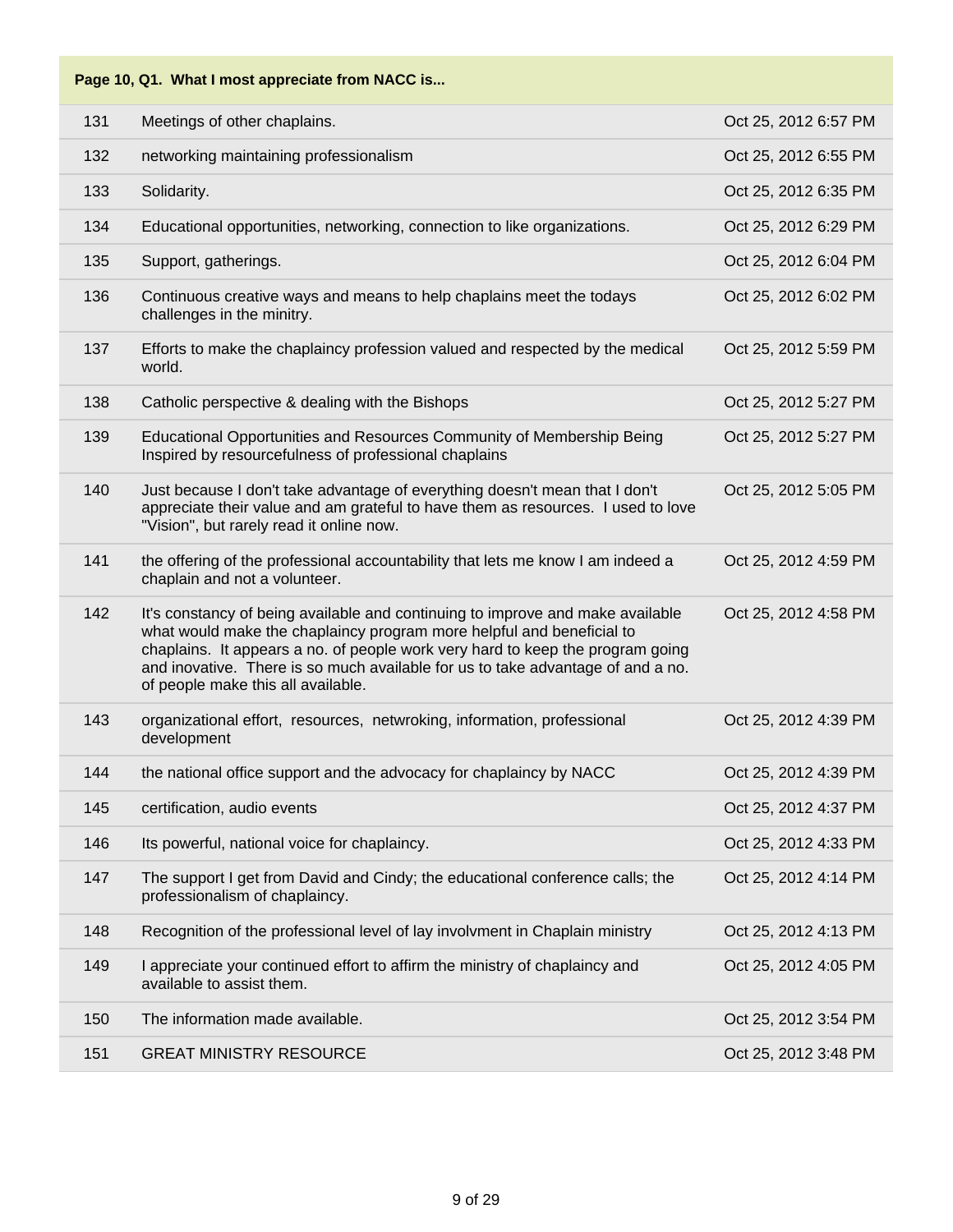| Page 10, Q1. What I most appreciate from NACC is |                                                                                                                                                                                                                                                                                                                 |                      |  |
|--------------------------------------------------|-----------------------------------------------------------------------------------------------------------------------------------------------------------------------------------------------------------------------------------------------------------------------------------------------------------------|----------------------|--|
| 152                                              | That I am able to be recertified and have gainful employment which I really love.                                                                                                                                                                                                                               | Oct 25, 2012 3:42 PM |  |
| 153                                              | Having an organization that understands catholic chaplaincy which can certify<br>our important work                                                                                                                                                                                                             | Oct 25, 2012 3:33 PM |  |
| 154                                              | Connectedness, collegiality, professional standards, continuing education, the<br>annual national conferences                                                                                                                                                                                                   | Oct 25, 2012 3:29 PM |  |
| 155                                              | communication available when I need n answer                                                                                                                                                                                                                                                                    | Oct 25, 2012 3:25 PM |  |
| 156                                              | It is a professional organization that certifies clinical chaplains                                                                                                                                                                                                                                             | Oct 25, 2012 3:18 PM |  |
| 157                                              | Mostly that we have a professional orginization that seeks to maintain high<br>standards of practice. I also appreciate Vision, Newsletters, Spiritual Care<br>Champions.                                                                                                                                       | Oct 25, 2012 2:59 PM |  |
| 158                                              | I truly appreciate the Audio Conferences that are available. They are informative<br>and enriching for my staff of chaplains.                                                                                                                                                                                   | Oct 25, 2012 2:56 PM |  |
| 159                                              | Keeps me informed of ongoing education, information, and what others are<br>doing                                                                                                                                                                                                                               | Oct 25, 2012 2:48 PM |  |
| 160                                              | NACC is looking to the future of chaplaincy & providing various levels of<br>education to deal with the changing face of chaplaincy.                                                                                                                                                                            | Oct 25, 2012 2:47 PM |  |
| 161                                              | The mailings which have job openings. The annual conference.                                                                                                                                                                                                                                                    | Oct 25, 2012 2:42 PM |  |
| 162                                              | Unsure                                                                                                                                                                                                                                                                                                          | Oct 25, 2012 2:40 PM |  |
| 163                                              | Effective and timely coordination of events and activities.                                                                                                                                                                                                                                                     | Oct 25, 2012 2:36 PM |  |
| 164                                              | NACC to group members into localities with "Leaders/Mentors." For example, all<br>NACC members in Hyde Park-Chicago to have a local chapter with a leader for<br>regular meetings.                                                                                                                              | Oct 25, 2012 2:34 PM |  |
| 165                                              | The Common Standards, Common Code of Ethics for Professional Chaplains<br>and keeping up with the rapid changes within healthcare and our society as a<br>whole, so that we are prepared spiritually and professionally to meet these new<br>and drastic challenges within our varied settings and disciplines. | Oct 25, 2012 2:30 PM |  |
| 166                                              | The leadership and all the educational events. Esp. the national conference.<br>State liaisons & current issues of NOW & Vision. I feel like we belong<br>somewhere as an organization and are licensed by the NACC.                                                                                            | Oct 25, 2012 2:27 PM |  |
| 167                                              | I am sorry but I do not have adequate time to utilize all the resources that are<br>evidently available. I used to find the Vision Publication sent out very helpful<br>because it was handy at all hours of day and night to peruse and meditate on. I<br>do not meditate well on-line.                        | Oct 25, 2012 2:26 PM |  |
| 168                                              | professional resources for educational purposes                                                                                                                                                                                                                                                                 | Oct 25, 2012 2:21 PM |  |
| 169                                              | networking                                                                                                                                                                                                                                                                                                      | Oct 25, 2012 2:20 PM |  |
| 170                                              | communication and resources, publications                                                                                                                                                                                                                                                                       | Oct 25, 2012 2:18 PM |  |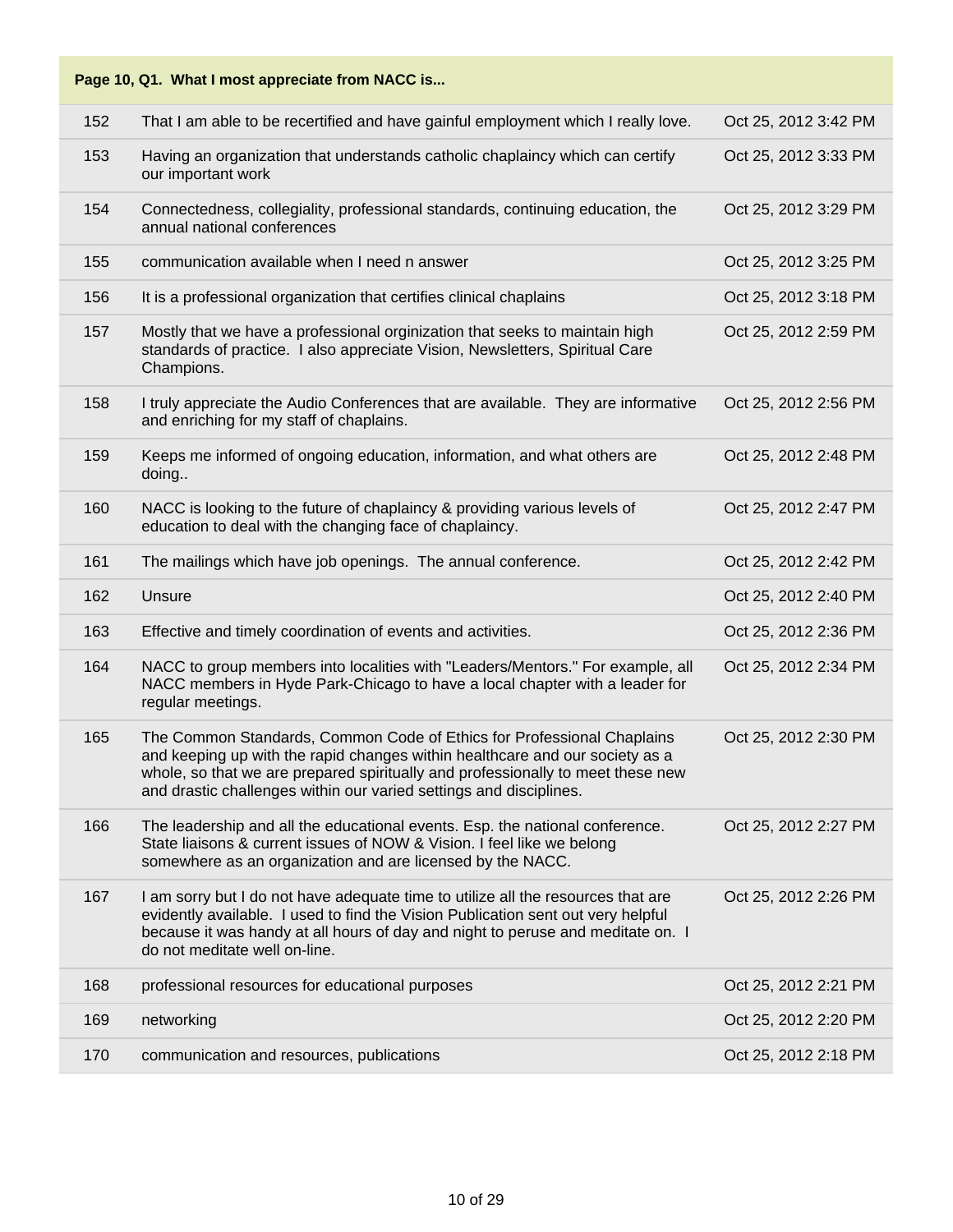| Page 10, Q1. What I most appreciate from NACC is |
|--------------------------------------------------|
|--------------------------------------------------|

| 171 | The conferences are well done. I do prefer a hard copy of Visions. I don't read it<br>as much because it is on-line. I have found two wonderful positions from the<br>NACC website, I am very grateful for this. | Oct 25, 2012 2:04 PM |
|-----|------------------------------------------------------------------------------------------------------------------------------------------------------------------------------------------------------------------|----------------------|
| 172 | Weekly emails, Annual National Conference, NACC website and e-Vision                                                                                                                                             | Oct 25, 2012 2:01 PM |
| 173 | Helping us to be recognized as a professional organization. Giving information<br>for celebrations, i.e.spiritual care week.                                                                                     | Oct 25, 2012 1:56 PM |
| 174 | Peer interaction & Annual Conference                                                                                                                                                                             | Oct 25, 2012 1:55 PM |
| 175 | I feel it gives me identity. Helps with pastoral authority. Makes me feel I'm not<br>alone in this as a Catholic Lay chaplain in the Bible Belt.                                                                 | Oct 25, 2012 1:52 PM |
| 176 | Educational program and networking                                                                                                                                                                               | Oct 25, 2012 1:45 PM |
| 177 | knowing you are there                                                                                                                                                                                            | Oct 25, 2012 1:40 PM |
| 178 | The ability to have information, resources, networking all gathered into one area<br>with a Catholic perspective                                                                                                 | Oct 25, 2012 1:39 PM |
| 179 | probably its certification process, even though I have not participated.                                                                                                                                         | Oct 25, 2012 1:39 PM |
| 180 | Connection to other members, networking about professional development,<br>continuing education opportunities, opportunity for certification within Roman<br>Catholic tradition.                                 | Oct 25, 2012 1:37 PM |
| 181 | The professional dimension has grown a lot and positions us to stand shoulder<br>to shoulder with other disciplines. I like Vision but have had a hard time<br>transitioning to eVision.                         | Oct 25, 2012 1:37 PM |
| 182 | Professional development and national intergration of chaplaincy in healthcare                                                                                                                                   | Oct 25, 2012 1:33 PM |
| 183 | The National Conference, everything done to advocate for professional<br>chaplaincy, how helpful the Office staff is.                                                                                            | Oct 25, 2012 1:33 PM |
| 184 | that standards for chaplaincy for the APC< NACC< and NAJC are the same                                                                                                                                           | Oct 25, 2012 1:32 PM |
| 185 | The efforts in Certification of chaplains.                                                                                                                                                                       | Oct 25, 2012 1:29 PM |
| 186 | Policy                                                                                                                                                                                                           | Oct 25, 2012 1:23 PM |
| 187 | posting of ministry.                                                                                                                                                                                             | Oct 25, 2012 1:18 PM |
| 188 | catholic organization; communication and support when I needed it; access to<br>peers about common concerns                                                                                                      | Oct 25, 2012 1:14 PM |
| 189 | The ease of the support and communication with individuals in the Milwaukee<br>office.                                                                                                                           | Oct 25, 2012 1:14 PM |
| 190 | articles on ministry growth both personally and institutionally, networking,<br>camaraderie, updates on news for Catholic chaplains                                                                              | Oct 25, 2012 1:13 PM |
| 191 | their seasoned communication relation and updates.                                                                                                                                                               | Oct 25, 2012 1:08 PM |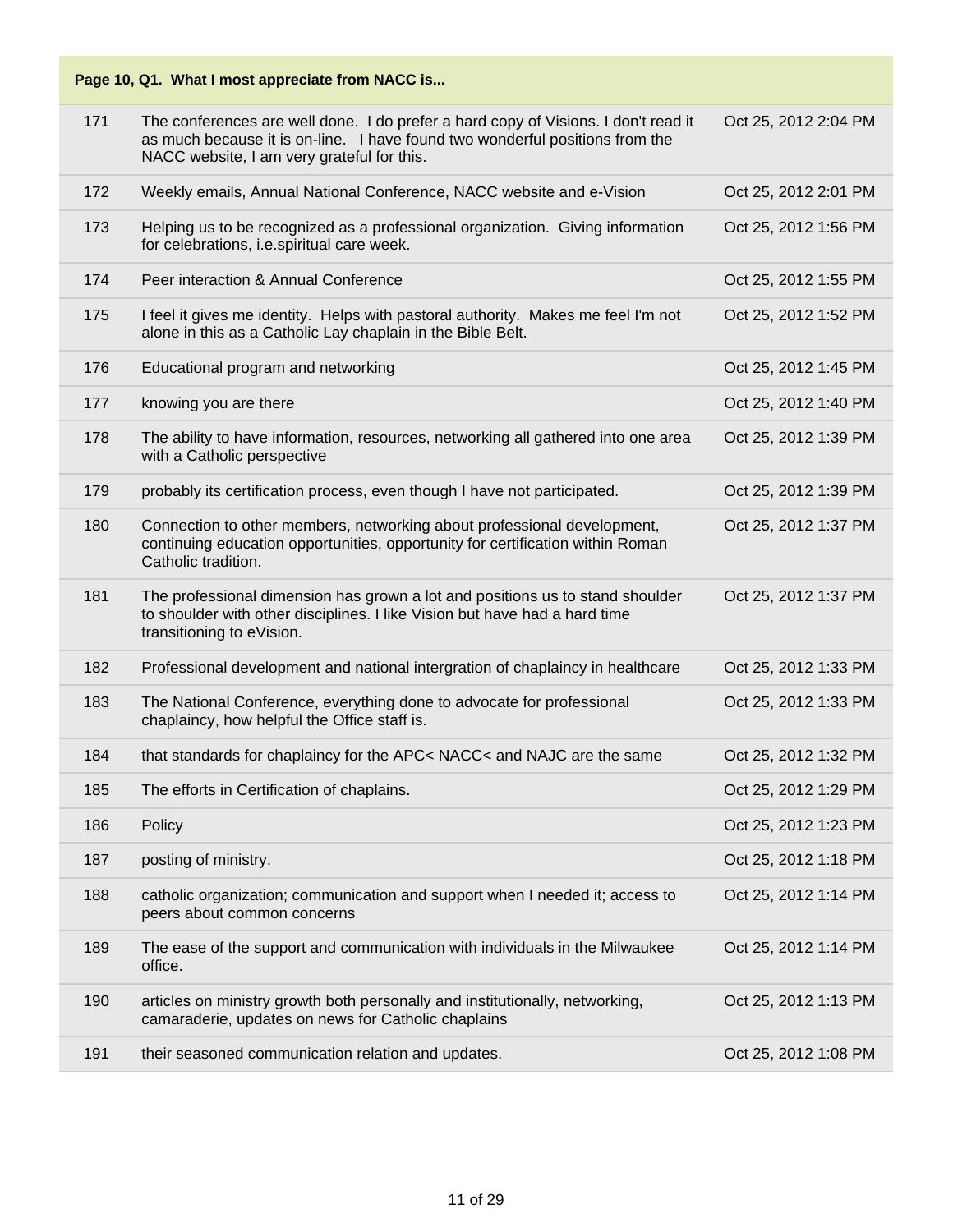|     | Page 10, Q1. What I most appreciate from NACC is                                                                                                                                                                                                                                                                                                                                  |                       |
|-----|-----------------------------------------------------------------------------------------------------------------------------------------------------------------------------------------------------------------------------------------------------------------------------------------------------------------------------------------------------------------------------------|-----------------------|
| 192 | News, Vision, national conferences                                                                                                                                                                                                                                                                                                                                                | Oct 25, 2012 1:01 PM  |
| 193 | Still learning its value to me, my education, and my ministry.                                                                                                                                                                                                                                                                                                                    | Oct 25, 2012 12:58 PM |
| 194 | A respected body of professionals who provide validation of my skills and<br>knowledge (I am a lay woman in a field which has traditionally been the territory<br>of religious and ordained--a certifiying body gives me a bit of a leg up on all that).<br>Continued development opportunties and opportunities to network with others<br>committed to this particular ministry. | Oct 25, 2012 12:58 PM |
| 195 | The educational events. Promoting the value and worth of Catholic Chaplaincy                                                                                                                                                                                                                                                                                                      | Oct 25, 2012 12:58 PM |
| 196 | Networking, continuing ed opportunites.                                                                                                                                                                                                                                                                                                                                           | Oct 25, 2012 12:55 PM |
| 197 | Provides some structure to the ministry.                                                                                                                                                                                                                                                                                                                                          | Oct 25, 2012 12:55 PM |
| 198 | it offers resources that enable me to grow in my ministry.                                                                                                                                                                                                                                                                                                                        | Oct 25, 2012 12:51 PM |
| 199 | TO MAINTAIN CERTIFICATION I PARTICIPATE IN<br>PROGRAMS&EDUCATIONAL EVENTS WHICH KEEPS ME UPDATED AND<br><b>INFORMED.I LOOK FOR PROGRAMS THAT WILL APPLY TO MY WORK AS</b><br>A CHAPLAIN IN THE ACUTE CARE SETTING.IT IS NOT EASY TO GET TIME<br>OFF FOR PROGRAMS DURING THE WEEK SO I TAKE ADVANTAGE OF<br>SEMINARS AND PROGRAMS ON THE WEEK-ENDS.                                | Oct 25, 2012 12:46 PM |
| 200 | (1) certification and certification assistance (2) professional growth resources<br>and opportunities                                                                                                                                                                                                                                                                             | Oct 25, 2012 12:45 PM |
| 201 | Networking and support                                                                                                                                                                                                                                                                                                                                                            | Oct 25, 2012 12:44 PM |
| 202 | Available local training.                                                                                                                                                                                                                                                                                                                                                         | Oct 25, 2012 12:43 PM |
| 203 | Prison conf. calls.                                                                                                                                                                                                                                                                                                                                                               | Oct 25, 2012 12:40 PM |
| 204 | Catholic chaplain certification organization other than APC.                                                                                                                                                                                                                                                                                                                      | Oct 25, 2012 12:34 PM |
| 205 | networking, resources and leadership                                                                                                                                                                                                                                                                                                                                              | Oct 25, 2012 12:32 PM |
| 206 | Information and direction on Chaplain formation                                                                                                                                                                                                                                                                                                                                   | Oct 25, 2012 12:28 PM |
| 207 | Advocacy with the bishops.                                                                                                                                                                                                                                                                                                                                                        | Oct 25, 2012 12:27 PM |
| 208 | Continual efforts to support Chaplains in many and varried ways. Research<br>about Spiritual Care in many venues. Research about and promotion of<br>Chaplaincy.                                                                                                                                                                                                                  | Oct 25, 2012 12:27 PM |
| 209 | Co-ordination and ministry effectivess                                                                                                                                                                                                                                                                                                                                            | Oct 25, 2012 12:21 PM |
| 210 | The consistent reach out to members                                                                                                                                                                                                                                                                                                                                               | Oct 25, 2012 12:20 PM |
| 211 | Sense of brother/Sisterhood and educational enhancement                                                                                                                                                                                                                                                                                                                           | Oct 25, 2012 12:20 PM |
| 212 | Catholic ID                                                                                                                                                                                                                                                                                                                                                                       | Oct 25, 2012 12:19 PM |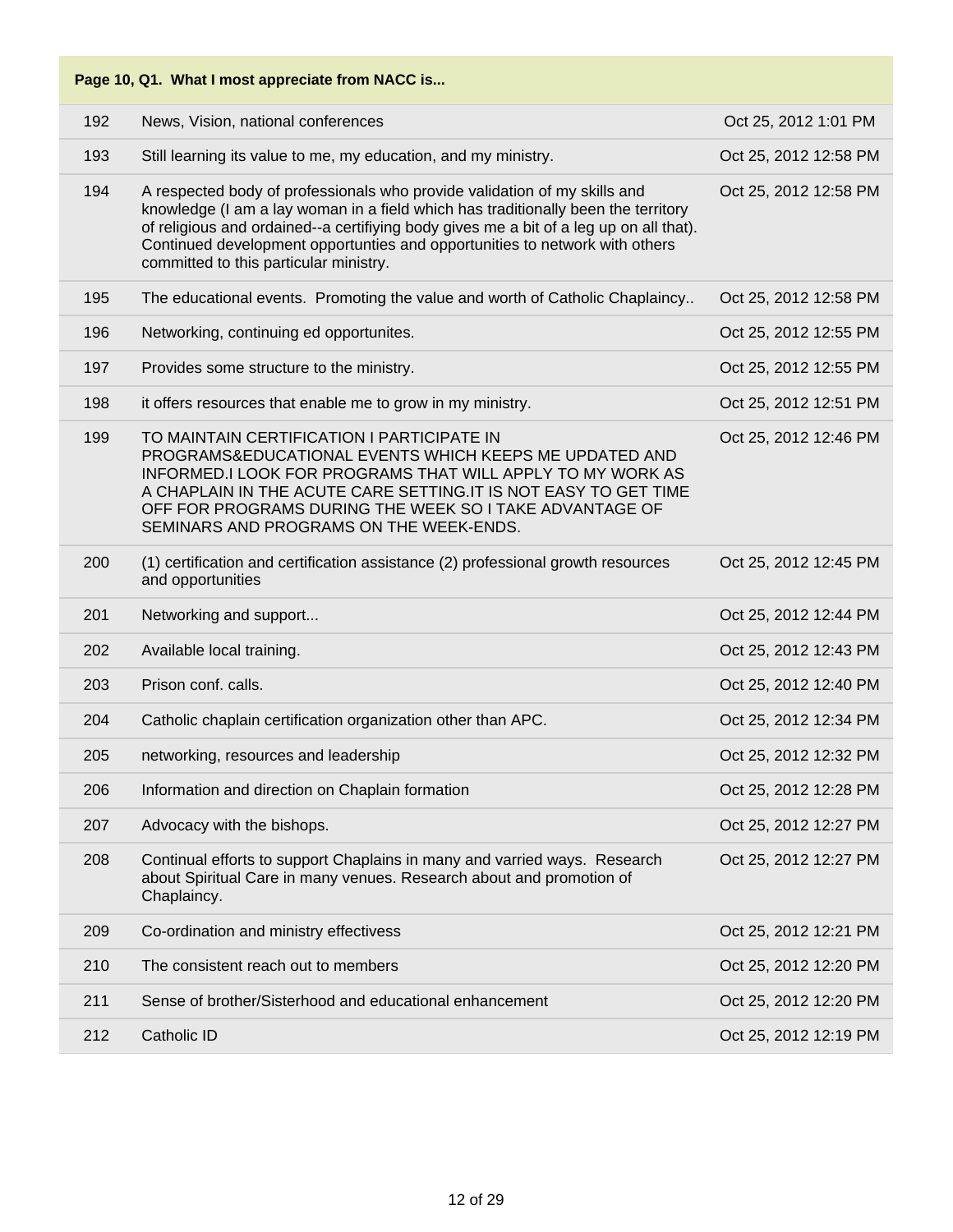| Page 10, Q1. What I most appreciate from NACC is |  |  |  |  |  |
|--------------------------------------------------|--|--|--|--|--|
|--------------------------------------------------|--|--|--|--|--|

| 213 | Cause for improving our chaplaincy ministry, support of membership                                                                                                                                            | Oct 25, 2012 12:18 PM |
|-----|---------------------------------------------------------------------------------------------------------------------------------------------------------------------------------------------------------------|-----------------------|
| 214 | Their advocacy for our profession.                                                                                                                                                                            | Oct 25, 2012 12:14 PM |
| 215 | NACC's intention to keep us well-informed about Chaplaincy and health Care<br>issues.                                                                                                                         | Oct 25, 2012 12:06 PM |
| 216 | a professional organization that provides encouragement, ideals, and ideas<br>about my ministry.                                                                                                              | Oct 25, 2012 12:06 PM |
| 217 | Constant communication                                                                                                                                                                                        | Oct 25, 2012 12:02 PM |
| 218 | Online news resources.                                                                                                                                                                                        | Oct 25, 2012 12:01 PM |
| 219 | The faith based chaplaincy embracing the great diversity of who we are together<br>in Catholic Health Care. The interpersonal and professional relationships.<br>Inivtiations to grow, listen, learn together | Oct 25, 2012 12:00 PM |
| 220 | the communication tools and resources                                                                                                                                                                         | Oct 25, 2012 11:59 AM |
| 221 | The staff is pleasant and always willing to assist me.                                                                                                                                                        | Oct 25, 2012 11:55 AM |
| 222 | 1) Continuing education opportunities 2) Chaplaincy support &<br>advocacy/promotion                                                                                                                           | Oct 25, 2012 11:53 AM |
| 223 | The opportunity to network with other members for professional development<br>and the educational opportunities.                                                                                              | Oct 25, 2012 11:50 AM |
|     |                                                                                                                                                                                                               |                       |
| 224 | up dates and jobs.                                                                                                                                                                                            | Oct 25, 2012 11:49 AM |
| 225 | You are on top of relevant things for our ministry! I could never do that alone. If I<br>need you, you are there. Again, I only participate a small amount, but that<br>amount if GREAT!                      | Oct 25, 2012 11:48 AM |
| 226 | Highly professional approach to ministry                                                                                                                                                                      | Oct 25, 2012 11:48 AM |
| 227 | I believe that NACC is tryiong to keep the membership informed.                                                                                                                                               | Oct 25, 2012 11:48 AM |
| 228 | news                                                                                                                                                                                                          | Oct 25, 2012 11:42 AM |
| 229 | Avalibility, always answering the questions that need addressed. Moreover, the<br>staff are kind and respectful.                                                                                              | Oct 25, 2012 10:39 AM |
| 230 | makes education and current trends available and accessable.                                                                                                                                                  | Oct 25, 2012 9:56 AM  |
| 231 | The support provided to it's members, keeping us abreast of current thinking in<br>the area of health care ministry and providing conferences to connect with other<br>chaplains.                             | Oct 25, 2012 9:25 AM  |
| 232 | I like the thought that there is a national organization to offer support and<br>information.                                                                                                                 | Oct 25, 2012 7:42 AM  |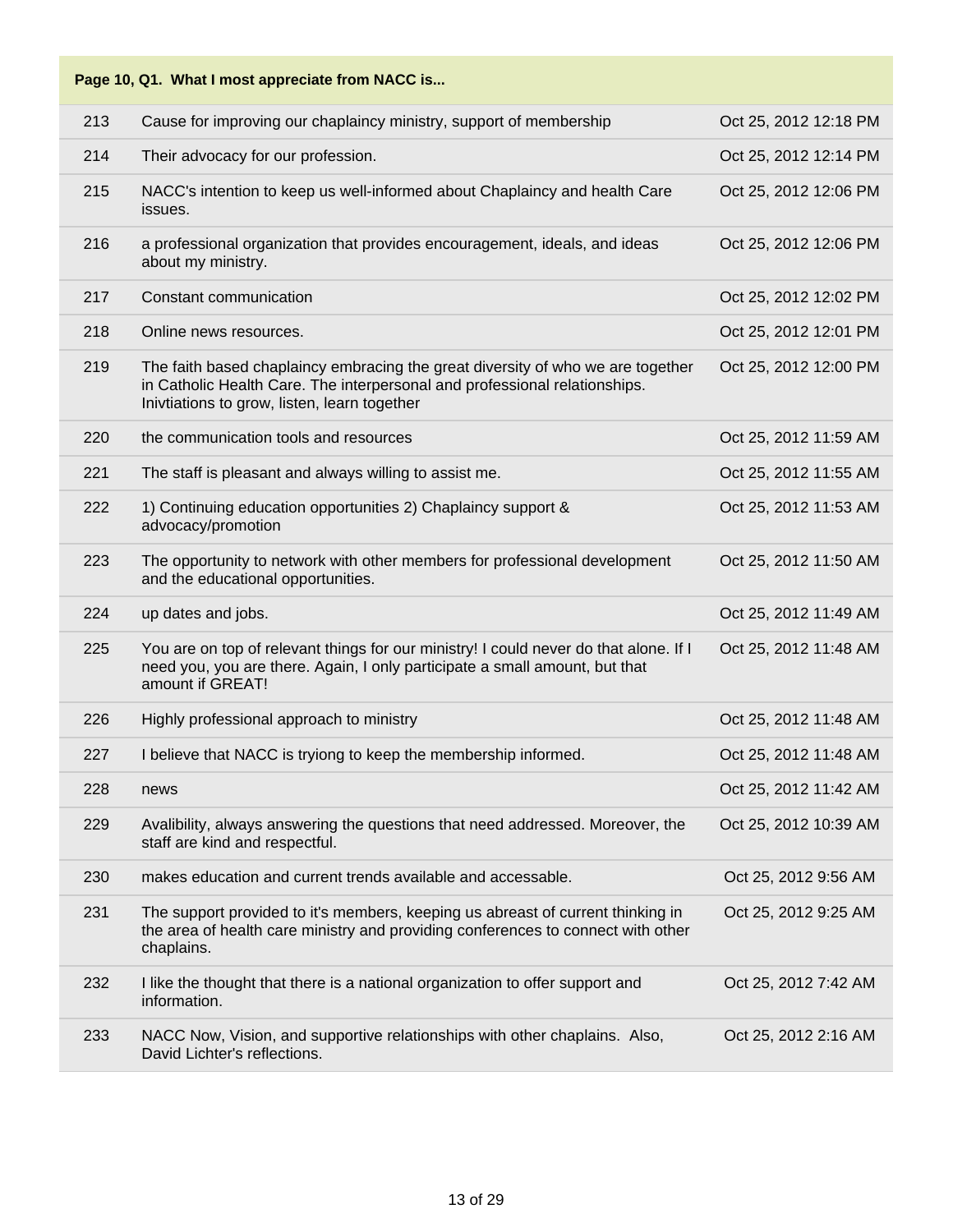| 234 | Its net working arrangements and resources.                                                                                                                                                                                                                               | Oct 24, 2012 9:23 PM  |
|-----|---------------------------------------------------------------------------------------------------------------------------------------------------------------------------------------------------------------------------------------------------------------------------|-----------------------|
| 235 | articles, resources                                                                                                                                                                                                                                                       | Oct 24, 2012 2:32 PM  |
| 236 | Communication & dialogue with other members                                                                                                                                                                                                                               | Oct 24, 2012 1:18 PM  |
| 237 | The encouragement given by leadership and the support staff. They all have<br>been most helpful over the phone and in person. I find them to be loving, caring<br>professionals who take the time to be in relationship, in order to determine best<br>what my needs are. | Oct 24, 2012 11:43 AM |
| 238 | professional resources and collaboration. support                                                                                                                                                                                                                         | Oct 24, 2012 8:23 AM  |
| 239 | ideas on spiritual care, mission, bioethics; jobs board                                                                                                                                                                                                                   | Oct 23, 2012 6:58 PM  |
| 240 | Very authentic and responsive group.                                                                                                                                                                                                                                      | Oct 23, 2012 3:18 PM  |
| 241 | has facilitated and supported my certification, has provided forums for<br>networking, has aided in my professional development                                                                                                                                           | Oct 23, 2012 3:12 PM  |
| 242 | Advocacy of the profession.                                                                                                                                                                                                                                               | Oct 23, 2012 2:32 PM  |
| 243 | <b>Educational and Professional Support</b>                                                                                                                                                                                                                               | Oct 23, 2012 1:56 PM  |
| 244 | availability of resources                                                                                                                                                                                                                                                 | Oct 23, 2012 1:36 PM  |
| 245 | Board Certification elevates my position within my institution. NACC provides<br>excellent materials and resources thorughout the year.                                                                                                                                   | Oct 23, 2012 1:35 PM  |
| 246 | Still can belong after retirement                                                                                                                                                                                                                                         | Oct 23, 2012 11:50 AM |
| 247 | on going support and collaboration.                                                                                                                                                                                                                                       | Oct 23, 2012 10:59 AM |
| 248 | direct help in answering questions                                                                                                                                                                                                                                        | Oct 23, 2012 9:00 AM  |
| 249 | the continued updating.                                                                                                                                                                                                                                                   | Oct 23, 2012 8:49 AM  |
| 250 | <b>NACC News</b>                                                                                                                                                                                                                                                          | Oct 23, 2012 8:48 AM  |
| 251 | The opportunity to network and learn from other professional chaplains as well<br>as the organizational efforts which take place to promote healthcare chaplaincy<br>as a calling (a vocation) and as a profession.                                                       | Oct 23, 2012 8:30 AM  |
| 252 | I appreciate this organization whixh provides common standards and means for<br>certification - somehting that is valuable for training, job-seeking, and credibility<br>in the diocese.                                                                                  | Oct 23, 2012 8:13 AM  |
| 253 | The professional accreditation                                                                                                                                                                                                                                            | Oct 23, 2012 8:00 AM  |
| 254 | the professional certification process                                                                                                                                                                                                                                    | Oct 23, 2012 7:46 AM  |
| 255 | Promoting professional chaplaincy.                                                                                                                                                                                                                                        | Oct 23, 2012 7:37 AM  |
| 256 | For certification of chaplains.                                                                                                                                                                                                                                           | Oct 23, 2012 6:16 AM  |
|     |                                                                                                                                                                                                                                                                           |                       |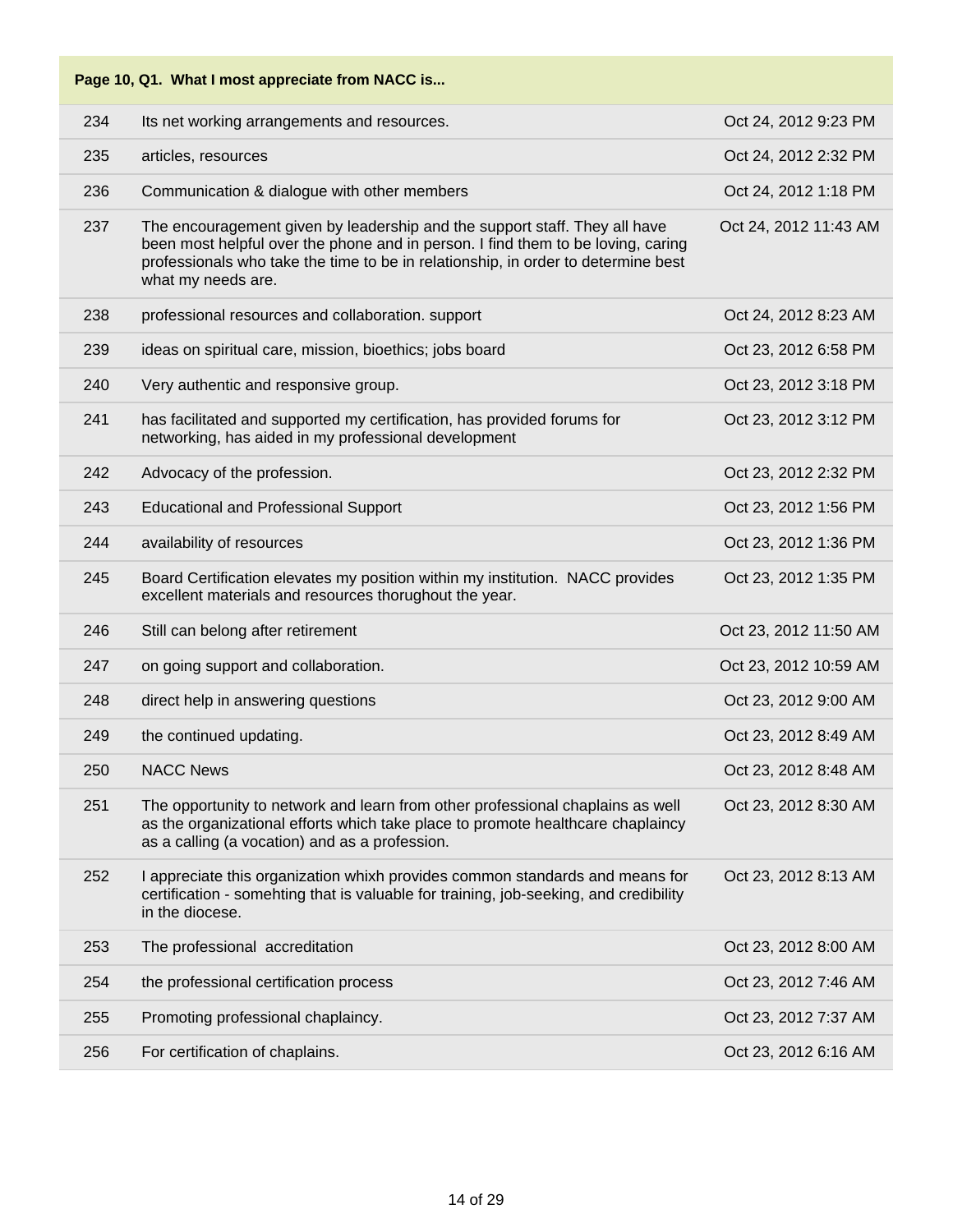|     | Page 10, Q1. What I most appreciate from NACC is                                                                                                                                                                                                                                                                                                          |                       |
|-----|-----------------------------------------------------------------------------------------------------------------------------------------------------------------------------------------------------------------------------------------------------------------------------------------------------------------------------------------------------------|-----------------------|
| 257 | being able to maintain my certification as a chaplain through NACC.                                                                                                                                                                                                                                                                                       | Oct 23, 2012 5:42 AM  |
| 258 | Certification & renewal of certification as chaplain. Being informed about our<br>ministry on the nat'l level                                                                                                                                                                                                                                             | Oct 23, 2012 5:35 AM  |
| 259 | the advocacy the accountability in my certification the potential<br>professionalism (though we seem to recertify those who seem to clericalize<br>chaplaincy in terms of an all or nothing as oppose to creative partnerships and<br>relationships/memberships)                                                                                          | Oct 23, 2012 12:04 AM |
| 260 | The resources and professional materials available, annual conference and<br>ability to network.                                                                                                                                                                                                                                                          | Oct 22, 2012 10:02 PM |
| 261 | Being a presence before the bishops and legitimizing lay female chaplains,<br>despite Canon Law limits.                                                                                                                                                                                                                                                   | Oct 22, 2012 6:39 PM  |
| 262 | Having a professional organization with resources and ability to keep the<br>profession in the public eye (church and other)                                                                                                                                                                                                                              | Oct 22, 2012 5:52 PM  |
| 263 | NACC keeps us very informed about what it is doing on our behalf through the<br>newsletter and visions.                                                                                                                                                                                                                                                   | Oct 22, 2012 4:03 PM  |
| 264 | fellowship support leadership                                                                                                                                                                                                                                                                                                                             | Oct 22, 2012 3:31 PM  |
| 265 | The sense of community and affirmation of the spirituality of the chaplain.                                                                                                                                                                                                                                                                               | Oct 22, 2012 3:20 PM  |
| 266 | AUDIO CONFERENCES; NOW; VISION                                                                                                                                                                                                                                                                                                                            | Oct 22, 2012 2:53 PM  |
| 267 | Outstanding leadership of David Lichter; annual conferences; audio-<br>conferences; and to be able to participate on interview teams for certification.                                                                                                                                                                                                   | Oct 22, 2012 2:33 PM  |
| 268 | <b>National Conventions</b>                                                                                                                                                                                                                                                                                                                               | Oct 22, 2012 12:58 PM |
| 269 | It's leadership in promoting chaplaincy professionally in medical circles and in<br>the church.                                                                                                                                                                                                                                                           | Oct 22, 2012 12:45 PM |
| 270 | professional organization to keep me educationally updated, provide<br>professional companionship and support                                                                                                                                                                                                                                             | Oct 22, 2012 12:29 PM |
| 271 | I appreciate NACC's support of chaplains and their dedication to promote<br>chaplaincy.                                                                                                                                                                                                                                                                   | Oct 22, 2012 12:28 PM |
| 272 | Being certified                                                                                                                                                                                                                                                                                                                                           | Oct 22, 2012 11:32 AM |
| 273 | A professional assoiciation that understands and encourages chaplains and<br>strives to continue to grow and change as the modern times dictate.                                                                                                                                                                                                          | Oct 22, 2012 11:09 AM |
| 274 | Availability of information and resources.                                                                                                                                                                                                                                                                                                                | Oct 22, 2012 10:28 AM |
| 275 | When we used to receive the pstoral care journal i really appreciated that. I read<br>most of the articles. I also appreciated teh hard copy of Visions and read it. Now<br>that everything is electronic, it is just another e-mail among an arms length of e-<br>mails. I often do not read it. I appreciate the staff when i call. They are excellent. | Oct 22, 2012 10:17 AM |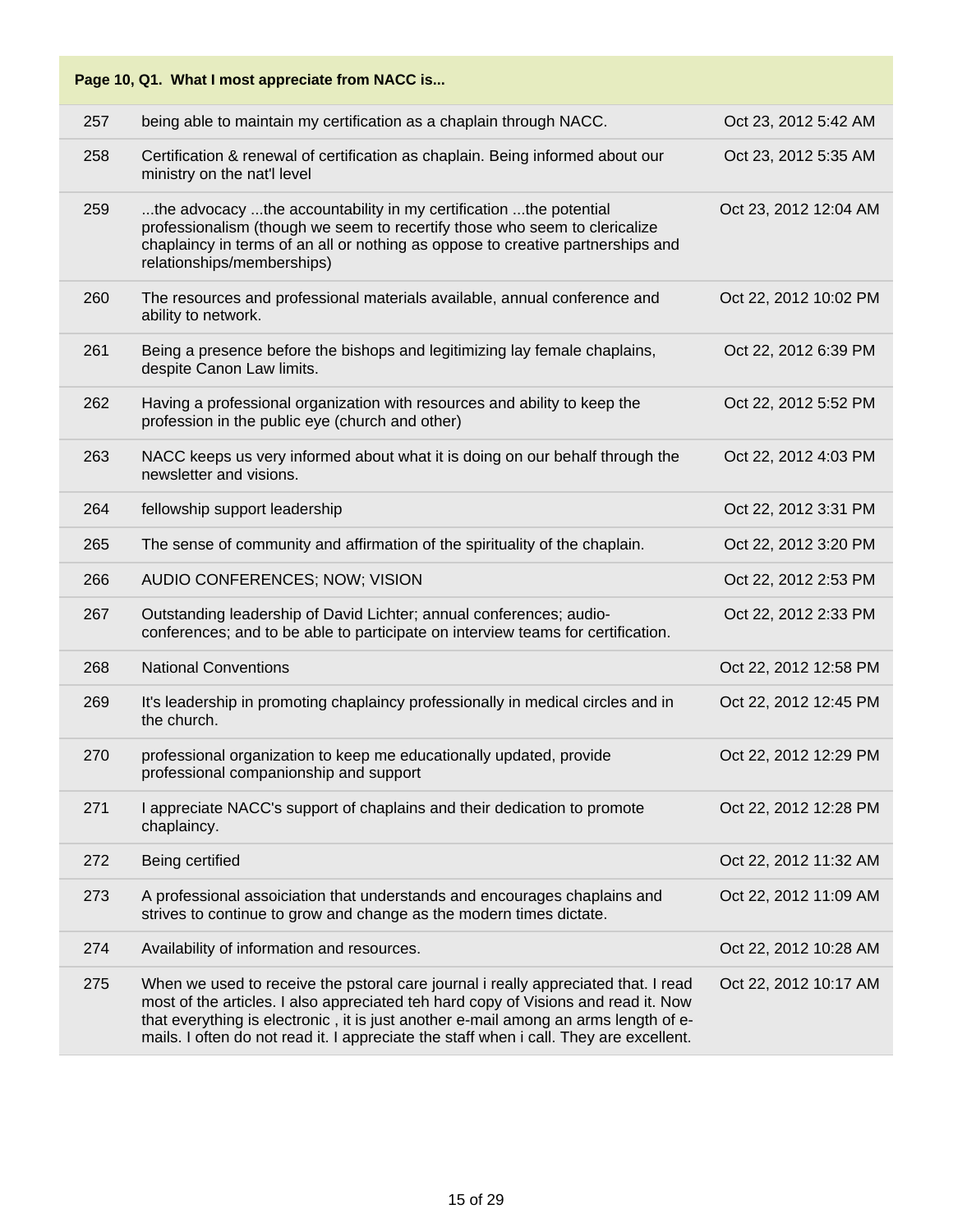| 276<br>The collegial support that the Association facilitates to an area of ministry that<br>Oct 22, 2012 10:17 AM<br>our church dosen't seem to have much interest in normally and when<br>retrenching, ignores altogether.<br>277<br>Update on Standards of Practice; Able to speak to someone about re-<br>Oct 22, 2012 10:02 AM<br>certification and giving/reminding a person like me when I need to be re-certified.<br>278<br>professional support. professional relationship with staff<br>Oct 22, 2012 9:43 AM<br>availability of certification; opportunities for continuing education; networking<br>279<br>Oct 22, 2012 9:28 AM<br>options.<br>280<br>Connection with other Catholic chaplains and an organization that values us.<br>Oct 22, 2012 9:26 AM<br>281<br>Oct 22, 2012 9:24 AM<br>Support, resources<br>282<br>Networking with other chaplains, the support from the national office staff, the<br>Oct 22, 2012 9:21 AM<br>commitment from NACC to professional chaplaincy<br>Upholds the Catholic Perspective in times of change in health care and the view<br>283<br>Oct 22, 2012 9:18 AM<br>of what respect of all life means within the new health care laws<br>284<br>Claiming of CAtholic identity in professional life<br>Oct 22, 2012 8:51 AM<br>285<br>communications i can access on computer and local events<br>Oct 22, 2012 8:43 AM<br>the video and the certification information.<br>286<br>Oct 22, 2012 7:38 AM<br>287<br>Professional, national organization that provides on-going support and<br>Oct 22, 2012 7:36 AM<br>educational opportunities. Keeps us on the cutting edge<br>288<br>Resources, audio conferences, leadership<br>Oct 22, 2012 7:25 AM<br>289<br>The Newsletter and the Website!<br>Oct 22, 2012 7:24 AM<br>290<br>Pastoral support/educational resources<br>Oct 22, 2012 7:10 AM<br>Leadership.<br>Oct 22, 2012 7:08 AM<br>291 |  |
|-------------------------------------------------------------------------------------------------------------------------------------------------------------------------------------------------------------------------------------------------------------------------------------------------------------------------------------------------------------------------------------------------------------------------------------------------------------------------------------------------------------------------------------------------------------------------------------------------------------------------------------------------------------------------------------------------------------------------------------------------------------------------------------------------------------------------------------------------------------------------------------------------------------------------------------------------------------------------------------------------------------------------------------------------------------------------------------------------------------------------------------------------------------------------------------------------------------------------------------------------------------------------------------------------------------------------------------------------------------------------------------------------------------------------------------------------------------------------------------------------------------------------------------------------------------------------------------------------------------------------------------------------------------------------------------------------------------------------------------------------------------------------------------------------------------------------------------------------------------------------------------------------|--|
|                                                                                                                                                                                                                                                                                                                                                                                                                                                                                                                                                                                                                                                                                                                                                                                                                                                                                                                                                                                                                                                                                                                                                                                                                                                                                                                                                                                                                                                                                                                                                                                                                                                                                                                                                                                                                                                                                                 |  |
|                                                                                                                                                                                                                                                                                                                                                                                                                                                                                                                                                                                                                                                                                                                                                                                                                                                                                                                                                                                                                                                                                                                                                                                                                                                                                                                                                                                                                                                                                                                                                                                                                                                                                                                                                                                                                                                                                                 |  |
|                                                                                                                                                                                                                                                                                                                                                                                                                                                                                                                                                                                                                                                                                                                                                                                                                                                                                                                                                                                                                                                                                                                                                                                                                                                                                                                                                                                                                                                                                                                                                                                                                                                                                                                                                                                                                                                                                                 |  |
|                                                                                                                                                                                                                                                                                                                                                                                                                                                                                                                                                                                                                                                                                                                                                                                                                                                                                                                                                                                                                                                                                                                                                                                                                                                                                                                                                                                                                                                                                                                                                                                                                                                                                                                                                                                                                                                                                                 |  |
|                                                                                                                                                                                                                                                                                                                                                                                                                                                                                                                                                                                                                                                                                                                                                                                                                                                                                                                                                                                                                                                                                                                                                                                                                                                                                                                                                                                                                                                                                                                                                                                                                                                                                                                                                                                                                                                                                                 |  |
|                                                                                                                                                                                                                                                                                                                                                                                                                                                                                                                                                                                                                                                                                                                                                                                                                                                                                                                                                                                                                                                                                                                                                                                                                                                                                                                                                                                                                                                                                                                                                                                                                                                                                                                                                                                                                                                                                                 |  |
|                                                                                                                                                                                                                                                                                                                                                                                                                                                                                                                                                                                                                                                                                                                                                                                                                                                                                                                                                                                                                                                                                                                                                                                                                                                                                                                                                                                                                                                                                                                                                                                                                                                                                                                                                                                                                                                                                                 |  |
|                                                                                                                                                                                                                                                                                                                                                                                                                                                                                                                                                                                                                                                                                                                                                                                                                                                                                                                                                                                                                                                                                                                                                                                                                                                                                                                                                                                                                                                                                                                                                                                                                                                                                                                                                                                                                                                                                                 |  |
|                                                                                                                                                                                                                                                                                                                                                                                                                                                                                                                                                                                                                                                                                                                                                                                                                                                                                                                                                                                                                                                                                                                                                                                                                                                                                                                                                                                                                                                                                                                                                                                                                                                                                                                                                                                                                                                                                                 |  |
|                                                                                                                                                                                                                                                                                                                                                                                                                                                                                                                                                                                                                                                                                                                                                                                                                                                                                                                                                                                                                                                                                                                                                                                                                                                                                                                                                                                                                                                                                                                                                                                                                                                                                                                                                                                                                                                                                                 |  |
|                                                                                                                                                                                                                                                                                                                                                                                                                                                                                                                                                                                                                                                                                                                                                                                                                                                                                                                                                                                                                                                                                                                                                                                                                                                                                                                                                                                                                                                                                                                                                                                                                                                                                                                                                                                                                                                                                                 |  |
|                                                                                                                                                                                                                                                                                                                                                                                                                                                                                                                                                                                                                                                                                                                                                                                                                                                                                                                                                                                                                                                                                                                                                                                                                                                                                                                                                                                                                                                                                                                                                                                                                                                                                                                                                                                                                                                                                                 |  |
|                                                                                                                                                                                                                                                                                                                                                                                                                                                                                                                                                                                                                                                                                                                                                                                                                                                                                                                                                                                                                                                                                                                                                                                                                                                                                                                                                                                                                                                                                                                                                                                                                                                                                                                                                                                                                                                                                                 |  |
|                                                                                                                                                                                                                                                                                                                                                                                                                                                                                                                                                                                                                                                                                                                                                                                                                                                                                                                                                                                                                                                                                                                                                                                                                                                                                                                                                                                                                                                                                                                                                                                                                                                                                                                                                                                                                                                                                                 |  |
|                                                                                                                                                                                                                                                                                                                                                                                                                                                                                                                                                                                                                                                                                                                                                                                                                                                                                                                                                                                                                                                                                                                                                                                                                                                                                                                                                                                                                                                                                                                                                                                                                                                                                                                                                                                                                                                                                                 |  |
|                                                                                                                                                                                                                                                                                                                                                                                                                                                                                                                                                                                                                                                                                                                                                                                                                                                                                                                                                                                                                                                                                                                                                                                                                                                                                                                                                                                                                                                                                                                                                                                                                                                                                                                                                                                                                                                                                                 |  |
| 292<br>professional board certification educational resources<br>Oct 22, 2012 7:04 AM                                                                                                                                                                                                                                                                                                                                                                                                                                                                                                                                                                                                                                                                                                                                                                                                                                                                                                                                                                                                                                                                                                                                                                                                                                                                                                                                                                                                                                                                                                                                                                                                                                                                                                                                                                                                           |  |
| 293<br>Belonging to my own professional organization<br>Oct 22, 2012 6:36 AM                                                                                                                                                                                                                                                                                                                                                                                                                                                                                                                                                                                                                                                                                                                                                                                                                                                                                                                                                                                                                                                                                                                                                                                                                                                                                                                                                                                                                                                                                                                                                                                                                                                                                                                                                                                                                    |  |
| 294<br>UNKNOWN ?????<br>Oct 22, 2012 6:01 AM                                                                                                                                                                                                                                                                                                                                                                                                                                                                                                                                                                                                                                                                                                                                                                                                                                                                                                                                                                                                                                                                                                                                                                                                                                                                                                                                                                                                                                                                                                                                                                                                                                                                                                                                                                                                                                                    |  |
| 295<br>efforts to touch on and go into depth on the many areas where chaplaincy is<br>Oct 22, 2012 5:47 AM<br>pesent                                                                                                                                                                                                                                                                                                                                                                                                                                                                                                                                                                                                                                                                                                                                                                                                                                                                                                                                                                                                                                                                                                                                                                                                                                                                                                                                                                                                                                                                                                                                                                                                                                                                                                                                                                            |  |
| 296<br>NACC is always available to find out directives in answering those have desires<br>Oct 22, 2012 1:42 AM<br>to answer the call. NACC staff is very helpful, kindness with compassion<br>whenever I have communicated about my future in Chaplaincy.                                                                                                                                                                                                                                                                                                                                                                                                                                                                                                                                                                                                                                                                                                                                                                                                                                                                                                                                                                                                                                                                                                                                                                                                                                                                                                                                                                                                                                                                                                                                                                                                                                       |  |
| 297<br><b>Continuing Education Comaraderie</b><br>Oct 21, 2012 9:06 PM                                                                                                                                                                                                                                                                                                                                                                                                                                                                                                                                                                                                                                                                                                                                                                                                                                                                                                                                                                                                                                                                                                                                                                                                                                                                                                                                                                                                                                                                                                                                                                                                                                                                                                                                                                                                                          |  |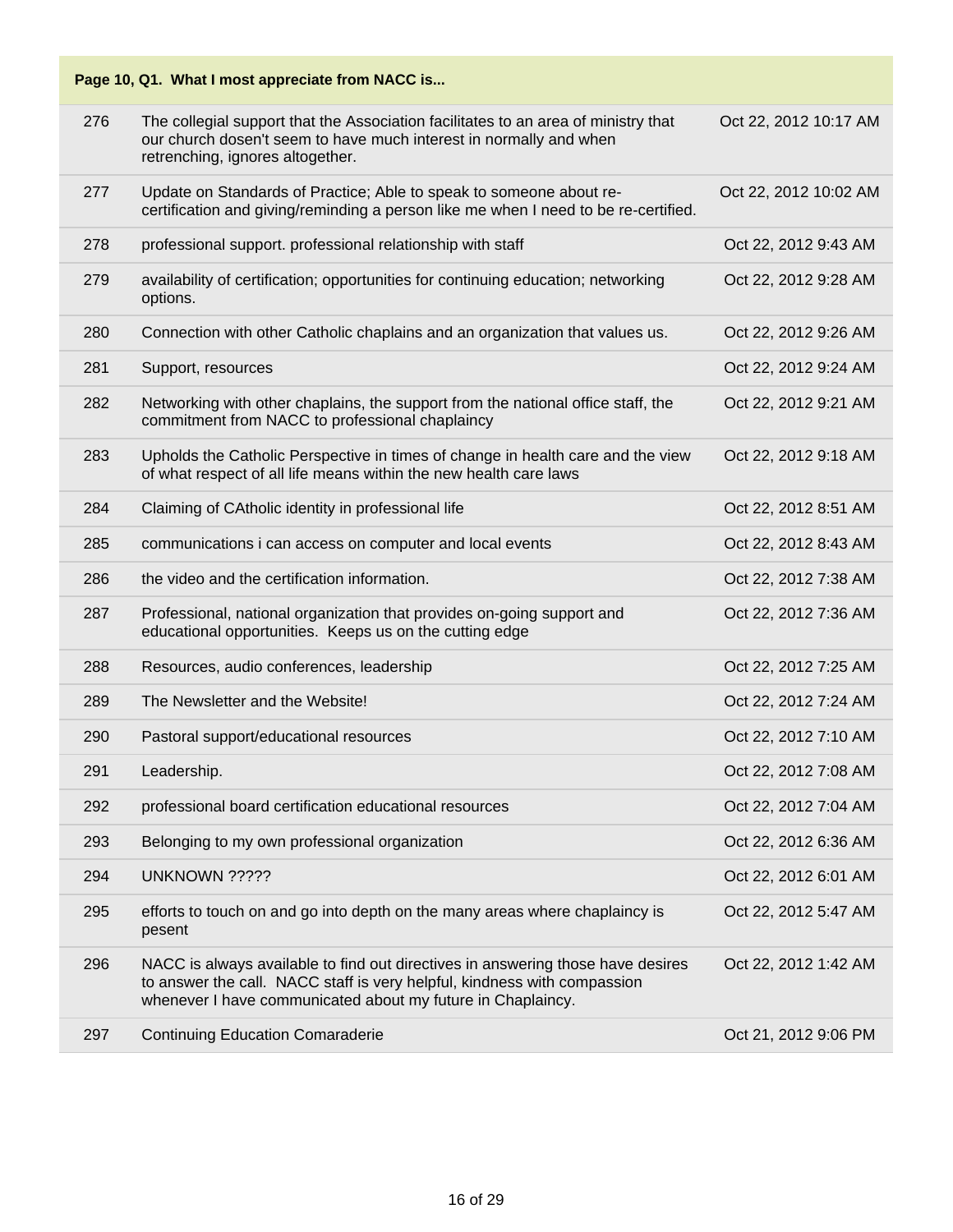|     | Page 10, Q1. What I most appreciate from NACC is                                                                                                                                                                                                                                          |                       |
|-----|-------------------------------------------------------------------------------------------------------------------------------------------------------------------------------------------------------------------------------------------------------------------------------------------|-----------------------|
| 298 | The support of peer Chaplains. That was what we had when we had our<br>Regional Conferences. The National conferences are too big.                                                                                                                                                        | Oct 21, 2012 8:45 PM  |
| 299 | <b>CHE</b> contributions                                                                                                                                                                                                                                                                  | Oct 21, 2012 8:06 PM  |
| 300 | support of other chaplains                                                                                                                                                                                                                                                                | Oct 21, 2012 7:17 PM  |
| 301 | I appreciate that there are talented, dedicated professional trained Chaplains,<br>support staff at the National and local level who are will to serve to further the<br>professional and spiritual face of the Spiritual Care Ministry.                                                  | Oct 21, 2012 7:09 PM  |
| 302 | Catholic presence                                                                                                                                                                                                                                                                         | Oct 21, 2012 7:05 PM  |
| 303 | The professionalism it brings to ones title and position.                                                                                                                                                                                                                                 | Oct 21, 2012 7:05 PM  |
| 304 | Professional support and peer connections.                                                                                                                                                                                                                                                | Oct 21, 2012 3:57 PM  |
| 305 | Catholic-based professional group of chaplains                                                                                                                                                                                                                                            | Oct 21, 2012 3:47 PM  |
| 306 | The staff accesibility and professionalism.                                                                                                                                                                                                                                               | Oct 21, 2012 1:34 PM  |
| 307 | Support of Chaplaincy Profession, Certification process, Vision<br>Newsletter, National Conference                                                                                                                                                                                        | Oct 21, 2012 1:25 PM  |
| 308 | The audio conferences that we can listen to later. We cannot do them on work<br>time.                                                                                                                                                                                                     | Oct 21, 2012 12:22 PM |
| 309 | Local gatherines and net working                                                                                                                                                                                                                                                          | Oct 21, 2012 11:57 AM |
| 310 | The training (chaplian in pastoral outreach mostly), the many and diverse<br>supervisors (7 including Native Amrican and a female Rabbi), training in secular<br>and catholic insitutions and inter-faith students I trained with as well - truly an<br>ecumenical experience I treasure. | Oct 21, 2012 8:55 AM  |
| 311 | Fellowship/awareness of other Catholic Chaplains.                                                                                                                                                                                                                                         | Oct 21, 2012 8:24 AM  |
| 312 | The continuing research in Chaplaincy                                                                                                                                                                                                                                                     | Oct 21, 2012 5:09 AM  |
| 313 | collaboration                                                                                                                                                                                                                                                                             | Oct 21, 2012 3:14 AM  |
| 314 | The professional identity and support is very important for someone working in<br>secular environment.                                                                                                                                                                                    | Oct 21, 2012 12:11 AM |
| 315 | I have no contact with anyone in NACC & thus, NACC has no value to me. I<br>would like such support both to write papers & avail of resources.                                                                                                                                            | Oct 20, 2012 10:49 PM |
| 316 | The gracious, generous support and encourgement as well as the opportunity for<br>certification since we cannot be licensed.                                                                                                                                                              | Oct 20, 2012 10:40 PM |
| 317 | providing opportunities for educational updating                                                                                                                                                                                                                                          | Oct 20, 2012 10:20 PM |
| 318 | Is the effort and hard work that is being done and continues to be done for the<br>sake of the membership.                                                                                                                                                                                | Oct 20, 2012 9:19 PM  |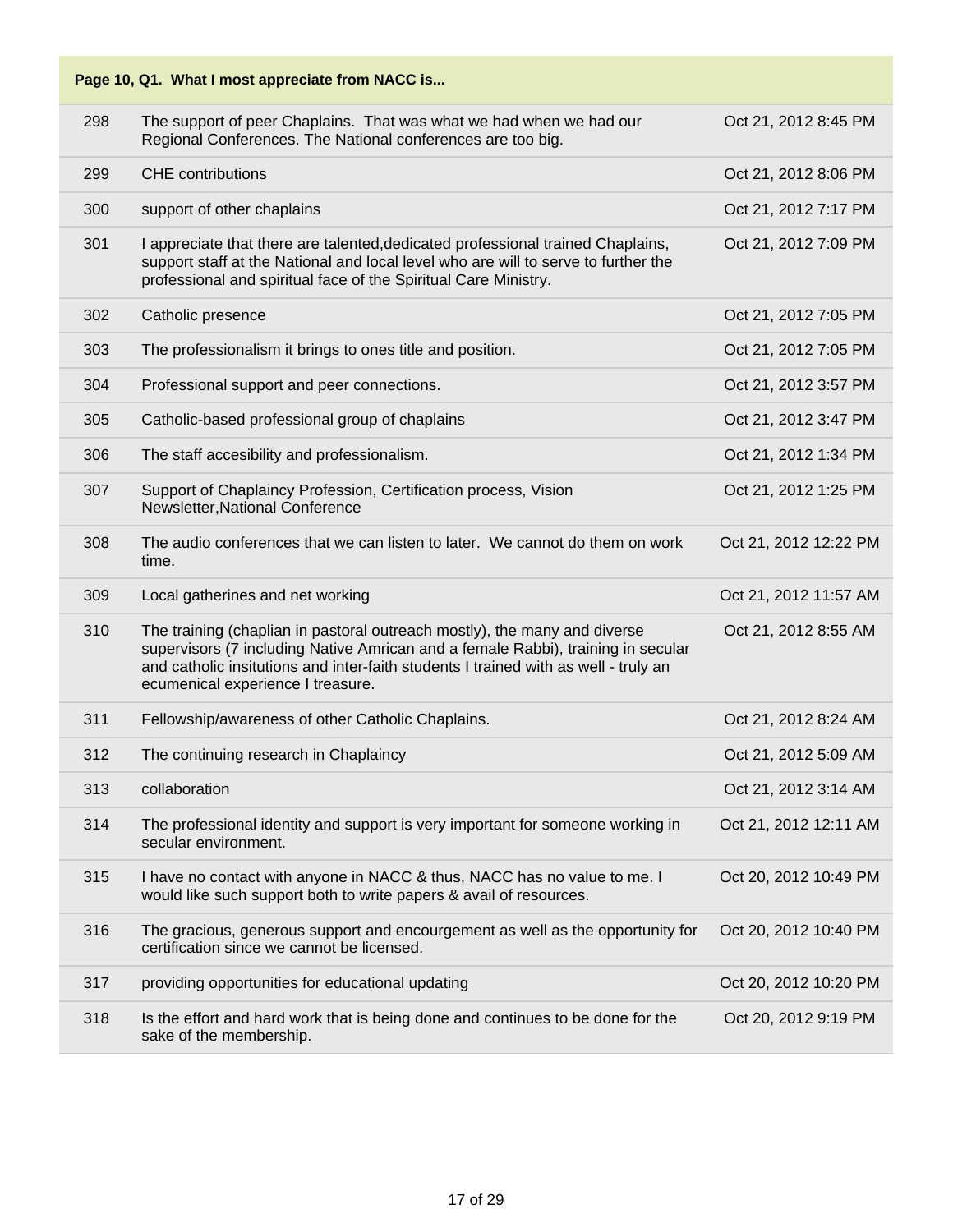

| 319 | Insights into how institutions that value and support chaplaincy incorporate it into<br>the life of their organizations.                                                                                                                                                                                                                                                                                                                                                                                        | Oct 20, 2012 9:04 PM  |
|-----|-----------------------------------------------------------------------------------------------------------------------------------------------------------------------------------------------------------------------------------------------------------------------------------------------------------------------------------------------------------------------------------------------------------------------------------------------------------------------------------------------------------------|-----------------------|
| 320 | National conference is outstanding!!                                                                                                                                                                                                                                                                                                                                                                                                                                                                            | Oct 20, 2012 6:56 PM  |
| 321 | professional                                                                                                                                                                                                                                                                                                                                                                                                                                                                                                    | Oct 20, 2012 6:05 PM  |
| 322 | <b>Catholic Organization</b>                                                                                                                                                                                                                                                                                                                                                                                                                                                                                    | Oct 20, 2012 6:00 PM  |
| 323 | Learning opportunity and maintaining contact with peers                                                                                                                                                                                                                                                                                                                                                                                                                                                         | Oct 20, 2012 5:12 PM  |
| 324 | Sharing of information from colleagues on ways to improve my ministry, updates<br>on latest research and ideas.                                                                                                                                                                                                                                                                                                                                                                                                 | Oct 20, 2012 4:36 PM  |
| 325 | quality of programs                                                                                                                                                                                                                                                                                                                                                                                                                                                                                             | Oct 20, 2012 2:41 PM  |
| 326 | Monthly magazine                                                                                                                                                                                                                                                                                                                                                                                                                                                                                                | Oct 20, 2012 1:56 PM  |
| 327 | It is a national organization which tries to unite chaplains all over the country.                                                                                                                                                                                                                                                                                                                                                                                                                              | Oct 20, 2012 1:38 PM  |
| 328 | "The website information" and professionalism, research, and breath of<br>information                                                                                                                                                                                                                                                                                                                                                                                                                           | Oct 20, 2012 1:30 PM  |
| 329 | Attempts to present Chaplalincy as a professional organization with standards<br>and expectations.                                                                                                                                                                                                                                                                                                                                                                                                              | Oct 20, 2012 1:26 PM  |
| 330 | updating of information through publications and national conference.                                                                                                                                                                                                                                                                                                                                                                                                                                           | Oct 20, 2012 12:53 PM |
| 331 | That they are always trying to respond to pertinent and current issues and neds<br>of the members                                                                                                                                                                                                                                                                                                                                                                                                               | Oct 20, 2012 12:51 PM |
| 332 | The organization for professional chaplaincy. I appreciate that there is a Catholic<br>organization to make it possible for me to become a professional in my career. I<br>do not think it would have been possible for me to be a Chaplain in the<br>workplace without the certification. It gives me a place at the "table" of other<br>professionals. It promotes security in my identity as a Catholic Chaplain. Also<br>most importantly, NACC gives me a community of professionals of which to<br>exist. | Oct 20, 2012 12:33 PM |
| 333 | NACC is very informative and progressive.                                                                                                                                                                                                                                                                                                                                                                                                                                                                       | Oct 20, 2012 12:09 PM |
| 334 | the coordination of the regional conference I attend evry year                                                                                                                                                                                                                                                                                                                                                                                                                                                  | Oct 20, 2012 11:32 AM |
| 335 | Professional organization that leads credence to profession of chaplain                                                                                                                                                                                                                                                                                                                                                                                                                                         | Oct 20, 2012 10:38 AM |
| 336 | the NACC yearly conference(s) and job list                                                                                                                                                                                                                                                                                                                                                                                                                                                                      | Oct 20, 2012 10:31 AM |
| 337 | Colleague collaboration, on-going educational opportunities, support of my<br>chaplaincy efforts                                                                                                                                                                                                                                                                                                                                                                                                                | Oct 20, 2012 10:20 AM |
| 338 | peer relationships educational material national conferences                                                                                                                                                                                                                                                                                                                                                                                                                                                    | Oct 20, 2012 10:20 AM |
| 339 | the advocacy of professional chaplaincy                                                                                                                                                                                                                                                                                                                                                                                                                                                                         | Oct 20, 2012 10:18 AM |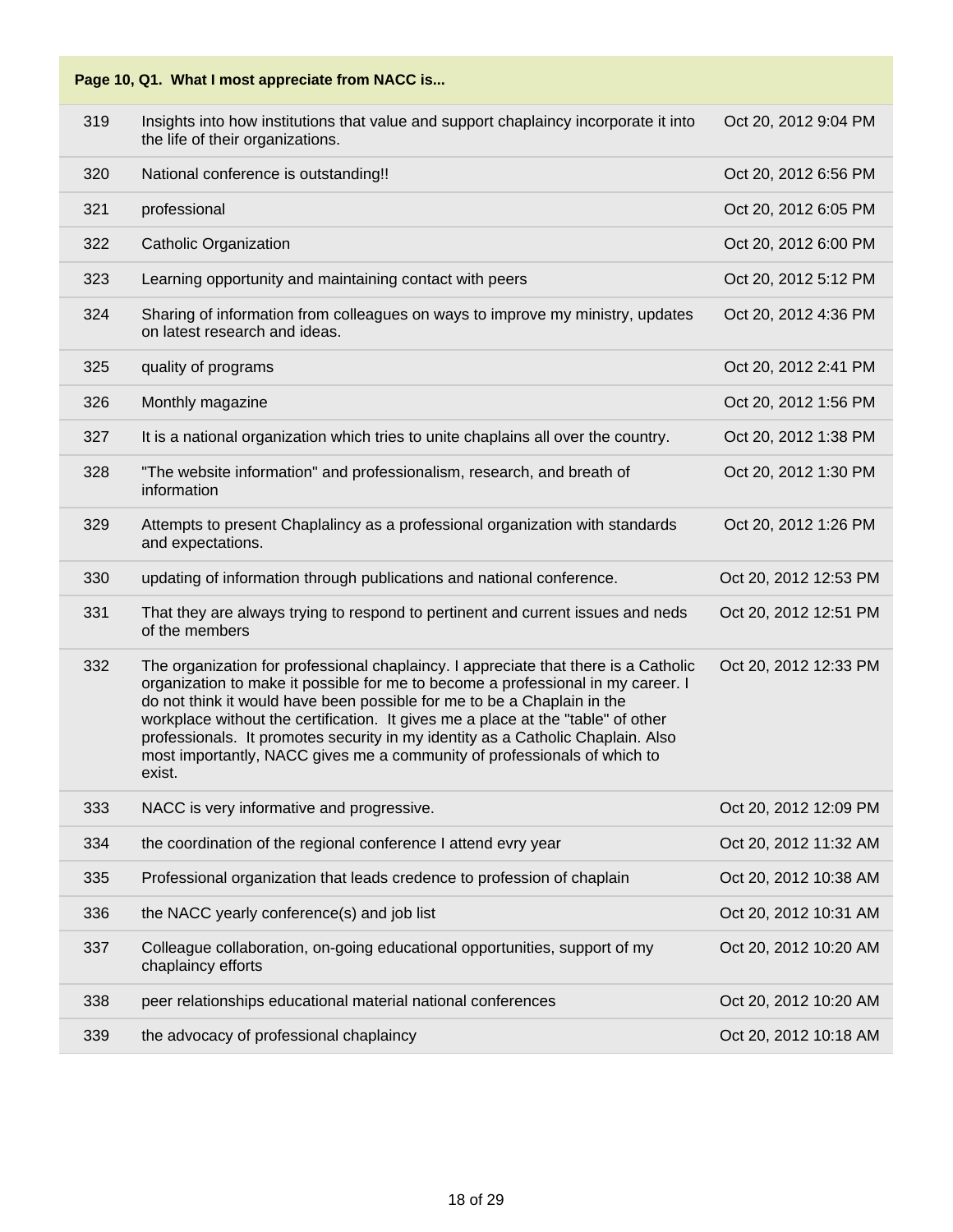|     | Page 10, Q1. What I most appreciate from NACC is                                                                                                                                                                                                            |                       |
|-----|-------------------------------------------------------------------------------------------------------------------------------------------------------------------------------------------------------------------------------------------------------------|-----------------------|
| 340 | The newsletter makes me feel more connected with the organization. It's<br>information on current needs and issues faced by other chaplains gives breath<br>and depth to my understanding. When I have called the office I have spoken to<br>a REAL person. | Oct 20, 2012 9:17 AM  |
| 341 | The challenges it offers not only to members but to the Church at large and to<br>institutions to value the chaplaincy.                                                                                                                                     | Oct 20, 2012 8:36 AM  |
| 342 | Resources available, national conference, regional activites, advocacy done on<br>our behalf, Vision, NACC News                                                                                                                                             | Oct 20, 2012 8:13 AM  |
| 343 | NACC connects me with other chaplains, keeps me updated, offers on-going<br>education opportunities. When we gather as a group of Chaplains to listen to a<br>conference we have the opportunity to continue the conversation.                              | Oct 20, 2012 7:48 AM  |
| 344 | development of professional skills                                                                                                                                                                                                                          | Oct 20, 2012 7:46 AM  |
| 345 | resources; educational audioconferences and that they are available for later<br>listening also.                                                                                                                                                            | Oct 20, 2012 5:46 AM  |
| 346 | networking, information, spiritual formation, standards required, growth of the<br>profession and professional growth                                                                                                                                       | Oct 20, 2012 4:57 AM  |
| 347 | the NACC e newsletter, NOW and David's thoughts in the first section                                                                                                                                                                                        | Oct 20, 2012 12:13 AM |
| 348 | I am too new to all of this to respond to this question.                                                                                                                                                                                                    | Oct 19, 2012 11:25 PM |
| 349 | It's fidelity to it's members and broading it's horizons to specialty groups! This is<br>a tough time for Spiritual Care with budgets being cut and chaplains being laid<br>off!                                                                            | Oct 19, 2012 9:56 PM  |
| 350 | The hard work in promoting Chaplains professionalism.                                                                                                                                                                                                       | Oct 19, 2012 9:00 PM  |
| 351 | It has given me the "formal" recognition I have needed to work as a chaplain in<br>health ministry                                                                                                                                                          | Oct 19, 2012 8:55 PM  |
| 352 | Continuing education opportunities, Vision                                                                                                                                                                                                                  | Oct 19, 2012 6:50 PM  |
| 353 | fellowship with other chaplains                                                                                                                                                                                                                             | Oct 19, 2012 5:31 PM  |
| 354 | Collegial support                                                                                                                                                                                                                                           | Oct 19, 2012 5:10 PM  |
| 355 | the opportunity as a Catholic to be certified as a professional chaplain by a<br>recognized and highly thought of Catholic organization                                                                                                                     | Oct 19, 2012 4:32 PM  |
| 356 | Chaplaincy positions available                                                                                                                                                                                                                              | Oct 19, 2012 4:24 PM  |
| 357 | Team work and openness to ideas.                                                                                                                                                                                                                            | Oct 19, 2012 4:16 PM  |
| 358 | NACC is very supportive of all who minister as chaplains.                                                                                                                                                                                                   | Oct 19, 2012 3:38 PM  |
| 359 | Its integrity                                                                                                                                                                                                                                               | Oct 19, 2012 3:34 PM  |
| 360 | The connection to other professional chaplains.                                                                                                                                                                                                             | Oct 19, 2012 3:20 PM  |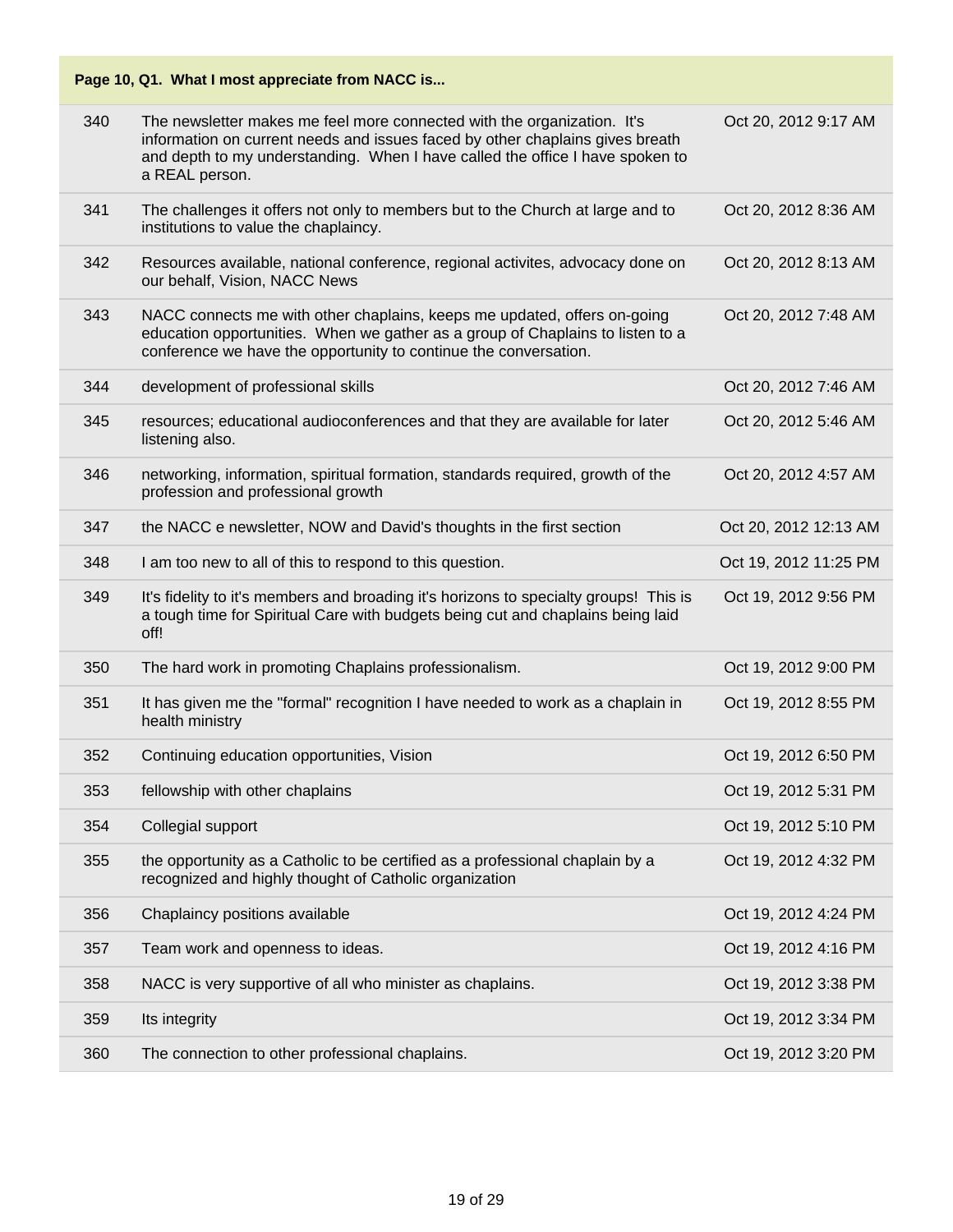|     | Page 10, Q1. What I most appreciate from NACC is                                                                                                                                                 |                       |
|-----|--------------------------------------------------------------------------------------------------------------------------------------------------------------------------------------------------|-----------------------|
| 361 | the ability to connect with other chaplains                                                                                                                                                      | Oct 19, 2012 3:07 PM  |
| 362 | The fact that there exists a non-Board Certified designation for ministry<br>volunteers. This permits those of us who are not Board-Certified to join and be<br>part of a national organization. | Oct 19, 2012 3:07 PM  |
| 363 | education and support                                                                                                                                                                            | Oct 19, 2012 3:06 PM  |
| 364 | Workshops, support etc                                                                                                                                                                           | Oct 19, 2012 2:33 PM  |
| 365 | the e-mails                                                                                                                                                                                      | Oct 19, 2012 2:31 PM  |
| 366 | Your jobs website listing hospitals and hospice, and nursing homes looking for<br>chaplains to hire                                                                                              | Oct 19, 2012 2:13 PM  |
| 367 | educational offerings; keeping current with church developments and changes in<br>chaplaincy ministry                                                                                            | Oct 19, 2012 1:44 PM  |
| 368 | The opportunity to network with colleagues at the annual conference and Vision.                                                                                                                  | Oct 19, 2012 1:33 PM  |
| 369 | NACC offers Board Chaplain Certification and Continuing Education which<br>keeps current with our changing Healthcare Industry.                                                                  | Oct 19, 2012 1:31 PM  |
| 370 | Keeping us up todate                                                                                                                                                                             | Oct 19, 2012 1:26 PM  |
| 371 | the attempt to communicate with the membership                                                                                                                                                   | Oct 19, 2012 1:26 PM  |
| 372 | I love the Nacc Conference, and hope to be In Pittsburg                                                                                                                                          | Oct 19, 2012 1:22 PM  |
| 373 | providing articles that help us deepen our lives as pastoral care ministers and<br>how others give examples.                                                                                     | Oct 19, 2012 1:21 PM  |
| 374 | Awareness of current trends in pastoral ministry                                                                                                                                                 | Oct 19, 2012 12:54 PM |
| 375 | Newsletters, conferences of all types--especially the annual conference--<br>availability of staff for consultation, staff genuine interested and investment in the<br>organization              | Oct 19, 2012 12:41 PM |
| 376 | The ease of the ability to contact NACC staff members; continuous and ongoing<br>opportunities to participate in events, committees, programs and workshops.                                     | Oct 19, 2012 12:20 PM |
| 377 | conferences                                                                                                                                                                                      | Oct 19, 2012 12:07 PM |
| 378 | I appreciate being kept up to date                                                                                                                                                               | Oct 19, 2012 12:05 PM |
| 379 | The training I received, the opportunity to work on a more professional level. As<br>a woman, I command more respect among my colleagues.                                                        | Oct 19, 2012 12:02 PM |
| 380 | I appreciate being informed and staying informed of what is happening,<br>educational and networking opportunities                                                                               | Oct 19, 2012 11:54 AM |
| 381 | Opportunities to speak with certified chaplins in my area.                                                                                                                                       | Oct 19, 2012 11:44 AM |
| 382 | The development and integration of NACC with other Associations                                                                                                                                  | Oct 19, 2012 11:31 AM |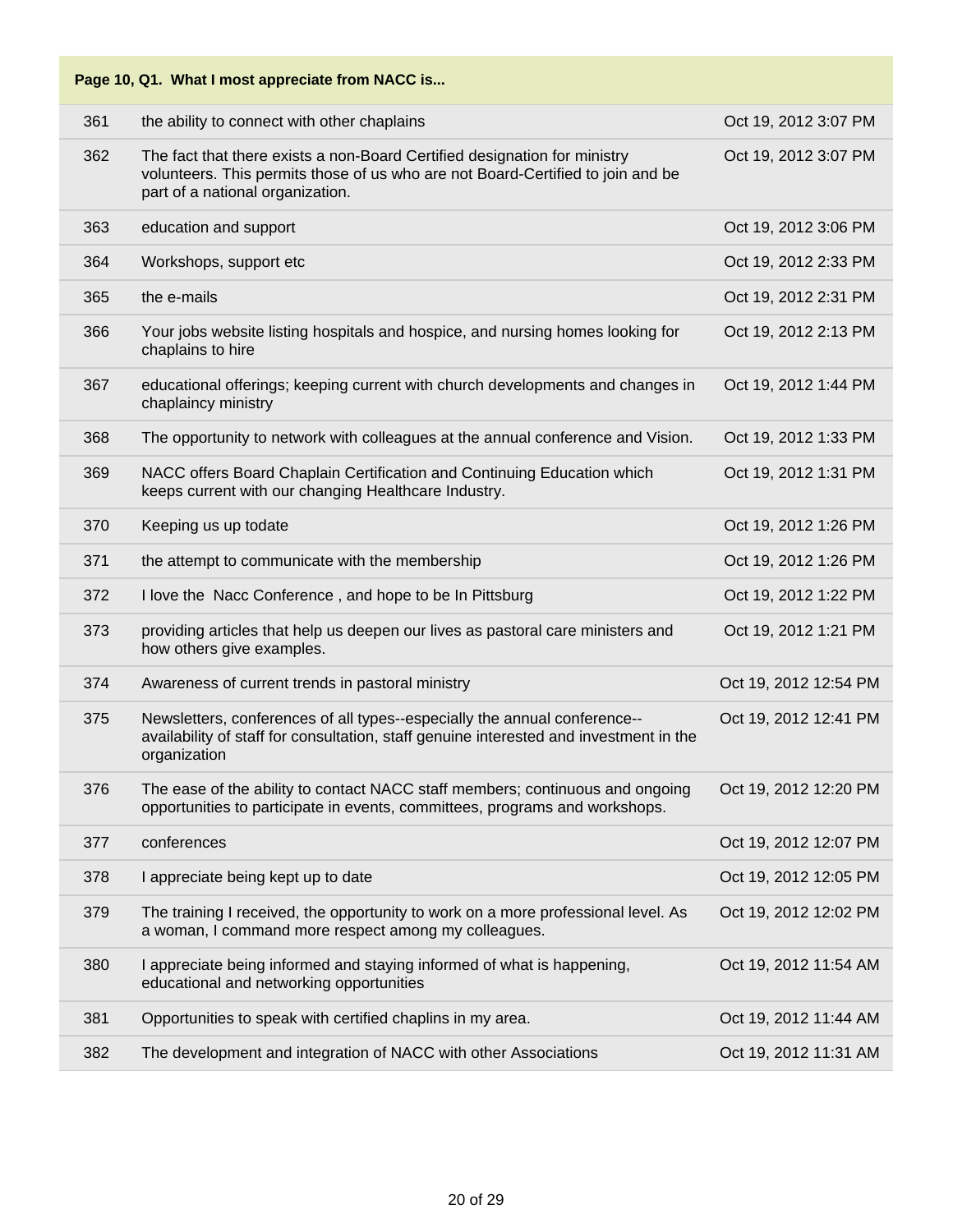| 383 | support and network                                                                                                                                                                                                                                                                                                                                            | Oct 19, 2012 11:29 AM |
|-----|----------------------------------------------------------------------------------------------------------------------------------------------------------------------------------------------------------------------------------------------------------------------------------------------------------------------------------------------------------------|-----------------------|
| 384 | The comradery                                                                                                                                                                                                                                                                                                                                                  | Oct 19, 2012 11:26 AM |
| 385 | being able to trust that we are a highly professional Association who are out<br>there for each other & that we are Catholic.                                                                                                                                                                                                                                  | Oct 19, 2012 11:11 AM |
| 386 | The on-going training and solidarity it fosters among care givers and its efforts to<br>sustain the ministry.                                                                                                                                                                                                                                                  | Oct 19, 2012 11:11 AM |
| 387 | Updating, but would like video conferences w interaction possibility.                                                                                                                                                                                                                                                                                          | Oct 19, 2012 11:05 AM |
| 388 | I was certified in 1987 and am proud of the leadership and advancement as a<br>professional organization and it's colloborative work and relationship with other<br>chapliancy organziations, healthcare initiatives, as well as with the United States<br><b>Conference of Bishops</b>                                                                        | Oct 19, 2012 11:00 AM |
| 389 | the willingness of David and everyone in the NACC office to get involved and<br>help those who are members of this organization when help is requested.                                                                                                                                                                                                        | Oct 19, 2012 10:55 AM |
| 390 | Interactive accessibility for information and for inspiration (NACC Now).                                                                                                                                                                                                                                                                                      | Oct 19, 2012 10:48 AM |
| 391 | Monthy E-mail publication. I appreciate the information.                                                                                                                                                                                                                                                                                                       | Oct 19, 2012 10:46 AM |
| 392 | The curtesy, kindness and verbal support from all the staff when ever I phone<br>asking for help. Second, how David is always ready to respond to questions<br>when asked and his way of encouraging me and other chaplains in the NW when<br>ever needed. I am proud to say that I am a member of the NACC to my other<br>professionals from APC and/or AAPC. | Oct 19, 2012 10:45 AM |
| 393 | Activities and conferences when I was working.                                                                                                                                                                                                                                                                                                                 | Oct 19, 2012 10:43 AM |
| 394 | THERE COLLABORATIVE SPIRIT WITHIN NACC AS WELL AS WITHIN THE<br>OTHER CHAPLAIN ASSOCIATIOND                                                                                                                                                                                                                                                                    | Oct 19, 2012 10:32 AM |
| 395 | The worship, workshops, and camaraderie at the national conferences.                                                                                                                                                                                                                                                                                           | Oct 19, 2012 10:30 AM |
| 396 | leadership and support                                                                                                                                                                                                                                                                                                                                         | Oct 19, 2012 10:26 AM |
| 397 | The educational offerings, the National Conference, the communication from<br>David and others on the team.                                                                                                                                                                                                                                                    | Oct 19, 2012 10:01 AM |
| 398 | The resources.                                                                                                                                                                                                                                                                                                                                                 | Oct 19, 2012 9:58 AM  |
| 399 | keeping membership up to date on relevant issues                                                                                                                                                                                                                                                                                                               | Oct 19, 2012 9:55 AM  |
| 400 | Networking, relationship building                                                                                                                                                                                                                                                                                                                              | Oct 19, 2012 9:54 AM  |
| 401 | networking opportunities                                                                                                                                                                                                                                                                                                                                       | Oct 19, 2012 9:47 AM  |
| 402 | Information provided.                                                                                                                                                                                                                                                                                                                                          | Oct 19, 2012 9:47 AM  |
| 403 | I have always had a high regard for NACC. I appreciate the need for more                                                                                                                                                                                                                                                                                       | Oct 19, 2012 9:44 AM  |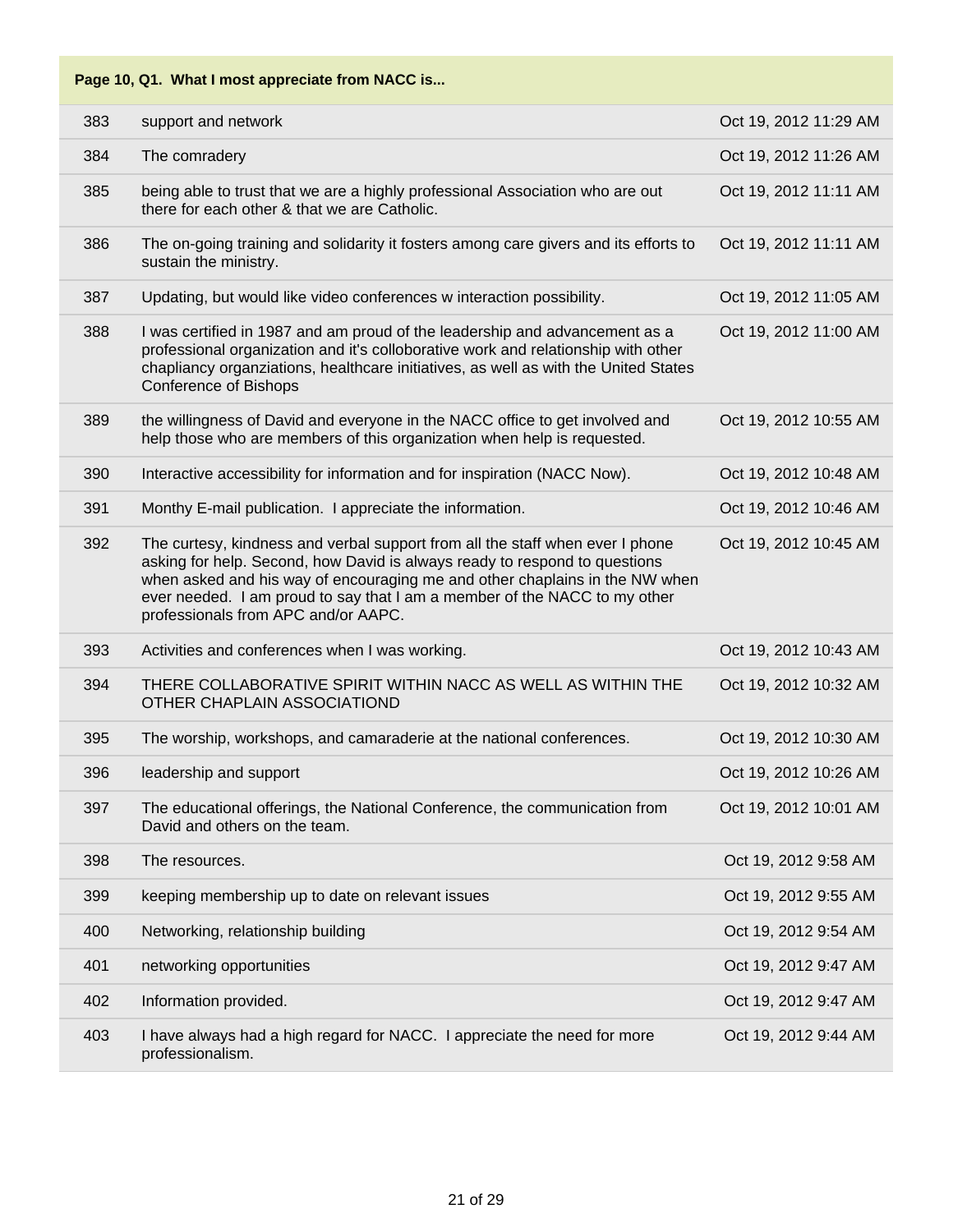| Page 10, Q1. What I most appreciate from NACC is |                                                                                                                                                                                                                                                                                                                                                                                                                                                                                                                                     |                      |  |
|--------------------------------------------------|-------------------------------------------------------------------------------------------------------------------------------------------------------------------------------------------------------------------------------------------------------------------------------------------------------------------------------------------------------------------------------------------------------------------------------------------------------------------------------------------------------------------------------------|----------------------|--|
| 404                                              | That you are a voice for the profession. I got tired of having to justify by<br>existence, but that is my problem and self-esteem talking.                                                                                                                                                                                                                                                                                                                                                                                          | Oct 19, 2012 9:34 AM |  |
| 405                                              | It is an organization that keeps before us the moral obligation to give spiritual<br>care to all we serve. It is a source of formation for all of us and it is a partner in<br>Mission and Catholic Identity Work. It could be, in my estimation, a stronger<br>source, but other strategies would need put into play. I am and will always be<br>proud to be a Board Certified Member. BCC is after my name as an identifier.<br>More Board Certified Chaplains need to have those initials on their name tags<br>and door labels. | Oct 19, 2012 9:33 AM |  |
| 406                                              | It is a pastoral, ecumenical, vision orentated organization.                                                                                                                                                                                                                                                                                                                                                                                                                                                                        | Oct 19, 2012 9:32 AM |  |
| 407                                              | Information, ideas, collaboration, support, forward thinking.                                                                                                                                                                                                                                                                                                                                                                                                                                                                       | Oct 19, 2012 9:30 AM |  |
| 408                                              | What I learned about prayer and healing                                                                                                                                                                                                                                                                                                                                                                                                                                                                                             | Oct 19, 2012 9:27 AM |  |
| 409                                              | Certification status.                                                                                                                                                                                                                                                                                                                                                                                                                                                                                                               | Oct 19, 2012 9:24 AM |  |
| 410                                              | <b>National Conferences</b>                                                                                                                                                                                                                                                                                                                                                                                                                                                                                                         | Oct 19, 2012 9:24 AM |  |
| 411                                              | All the availabe resources for professional and spiritual growth and education.                                                                                                                                                                                                                                                                                                                                                                                                                                                     | Oct 19, 2012 9:14 AM |  |
| 412                                              | Networking                                                                                                                                                                                                                                                                                                                                                                                                                                                                                                                          | Oct 19, 2012 9:12 AM |  |
| 413                                              | That it is there as a resource if needed.                                                                                                                                                                                                                                                                                                                                                                                                                                                                                           | Oct 19, 2012 9:03 AM |  |
| 414                                              | Networking at the convention. However, convention is getting more difficult to<br>attend due to no funding from my institutution and the expense of the<br>hotel/convention itself.                                                                                                                                                                                                                                                                                                                                                 | Oct 19, 2012 9:02 AM |  |
| 415                                              | Connection and support for Professional and pastoral identity                                                                                                                                                                                                                                                                                                                                                                                                                                                                       | Oct 19, 2012 9:01 AM |  |
| 416                                              | its highly organized professional services                                                                                                                                                                                                                                                                                                                                                                                                                                                                                          | Oct 19, 2012 8:56 AM |  |
| 417                                              | the great work being done to promote the profession of chaplaincy.                                                                                                                                                                                                                                                                                                                                                                                                                                                                  | Oct 19, 2012 8:47 AM |  |
| 418                                              | the standards established for professional conduct and the way in which board<br>certification protocol is communicated. I also appreciate the comraderie,<br>fellowship, and professional value of the annual conferences.                                                                                                                                                                                                                                                                                                         | Oct 19, 2012 8:45 AM |  |
| 419                                              | Collaboation and networking-support                                                                                                                                                                                                                                                                                                                                                                                                                                                                                                 | Oct 19, 2012 8:38 AM |  |
| 420                                              | being a member                                                                                                                                                                                                                                                                                                                                                                                                                                                                                                                      | Oct 19, 2012 8:35 AM |  |
| 421                                              | Connections and education                                                                                                                                                                                                                                                                                                                                                                                                                                                                                                           | Oct 19, 2012 8:32 AM |  |
| 422                                              | that it is trying to foster professional chaplaincy.                                                                                                                                                                                                                                                                                                                                                                                                                                                                                | Oct 19, 2012 8:28 AM |  |
| 423                                              | Its leadership and the opportunities it provides its members.                                                                                                                                                                                                                                                                                                                                                                                                                                                                       | Oct 19, 2012 8:22 AM |  |
| 424                                              | All assistance around certification/recertification Online/print resourse Job board                                                                                                                                                                                                                                                                                                                                                                                                                                                 | Oct 19, 2012 8:12 AM |  |
| 425                                              | The professional support available from the national office staff. Response is                                                                                                                                                                                                                                                                                                                                                                                                                                                      | Oct 19, 2012 8:03 AM |  |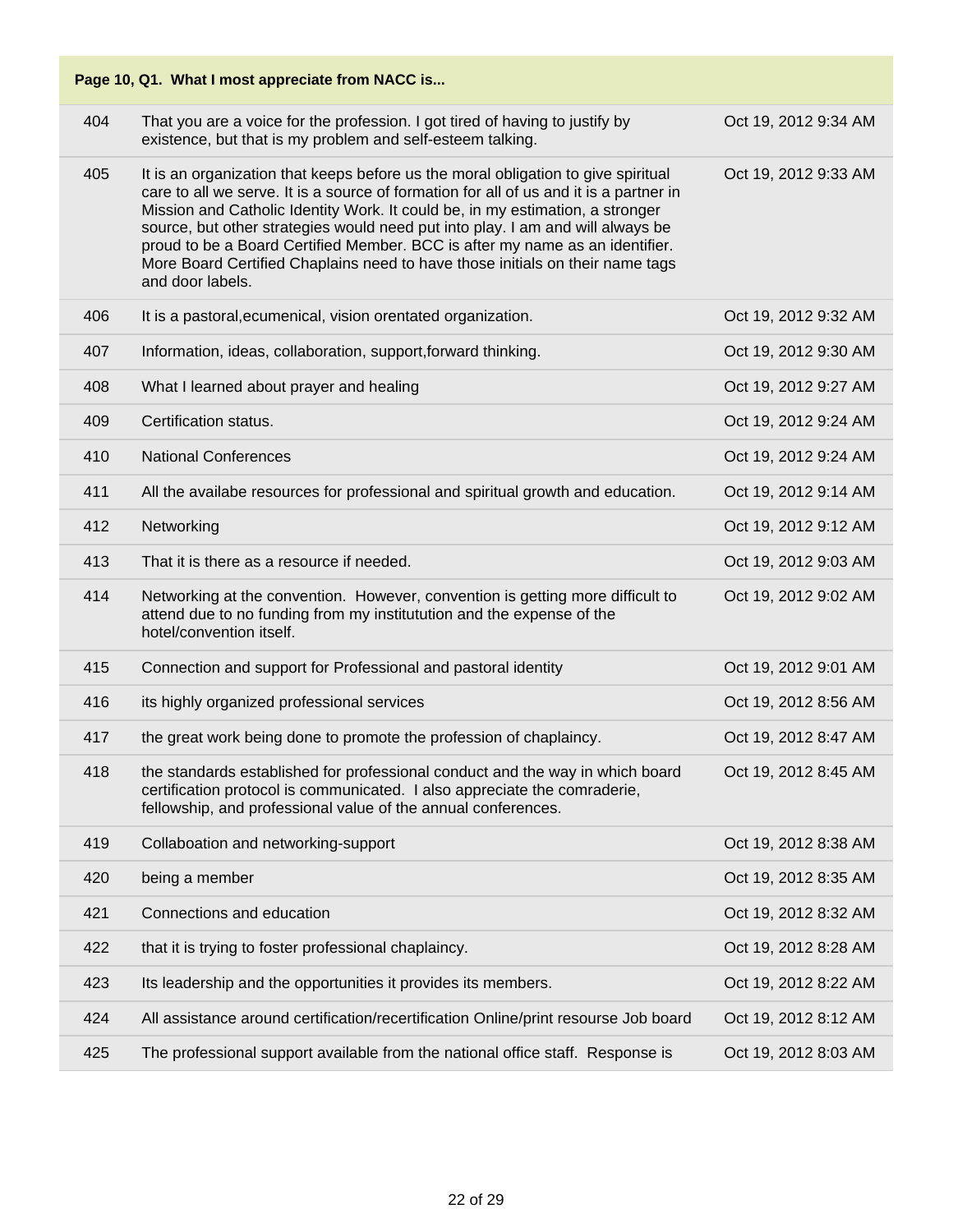

always prompt and very personable

| 426 | 1. The opportunities for continuing education through the NACC audio<br>conferences and Spiritual Care Champions programs. 2. The opportunity to<br>attend local events such as the one held yesterday, Oct. 18th, at Seton Cove<br>Spirituality Center in Indianapolis. I have been unable to attend the annual<br>conference in recent years and I appreciate that these local events are made<br>available to us. 3. I appreciate the advocacy of the NACC on behalf of its<br>members before the Bishops' Committees, etc. 4. I appreciate the leadership<br>of David Lichter and the passion he brings to his ministry and all the efforts he is<br>making on behalf of the NACC. I appreciate who are working so hard for us at<br>the Milwaukee office. Thank you! | Oct 19, 2012 8:02 AM |
|-----|---------------------------------------------------------------------------------------------------------------------------------------------------------------------------------------------------------------------------------------------------------------------------------------------------------------------------------------------------------------------------------------------------------------------------------------------------------------------------------------------------------------------------------------------------------------------------------------------------------------------------------------------------------------------------------------------------------------------------------------------------------------------------|----------------------|
| 427 | Their support helped bring my salary up to standard, and also helped me<br>recertify when I was challenged that it was inappropriate for a Catholic woman to<br>call herself a chaplain.                                                                                                                                                                                                                                                                                                                                                                                                                                                                                                                                                                                  | Oct 19, 2012 7:58 AM |
| 428 | NACC gives me the credentials I need as a board certified chaplain                                                                                                                                                                                                                                                                                                                                                                                                                                                                                                                                                                                                                                                                                                        | Oct 19, 2012 7:53 AM |
| 429 | Professional relationships                                                                                                                                                                                                                                                                                                                                                                                                                                                                                                                                                                                                                                                                                                                                                | Oct 19, 2012 7:52 AM |
| 430 | vision news letter on computer                                                                                                                                                                                                                                                                                                                                                                                                                                                                                                                                                                                                                                                                                                                                            | Oct 19, 2012 7:49 AM |
| 431 | I most enjoyed the conferences that were combined in whole or in part with APC,<br>ACPE.                                                                                                                                                                                                                                                                                                                                                                                                                                                                                                                                                                                                                                                                                  | Oct 19, 2012 7:43 AM |
| 432 | Support for BCC; website for spiritual assessment; encouragement from Visions.                                                                                                                                                                                                                                                                                                                                                                                                                                                                                                                                                                                                                                                                                            | Oct 19, 2012 7:35 AM |
| 433 | Vehicle for certification and arranging endorsement                                                                                                                                                                                                                                                                                                                                                                                                                                                                                                                                                                                                                                                                                                                       | Oct 19, 2012 7:14 AM |
| 434 | Continuing education, conferences, knowing there is a body of support within<br>chaplaincy that "gets" Catholic identity.                                                                                                                                                                                                                                                                                                                                                                                                                                                                                                                                                                                                                                                 | Oct 19, 2012 7:12 AM |
| 435 | It as a certifying body                                                                                                                                                                                                                                                                                                                                                                                                                                                                                                                                                                                                                                                                                                                                                   | Oct 19, 2012 7:11 AM |
| 436 | Your effort at keeping members informed and current.                                                                                                                                                                                                                                                                                                                                                                                                                                                                                                                                                                                                                                                                                                                      | Oct 19, 2012 7:11 AM |
| 437 | Jobe search and availability in responding to phone calls. Excellent.                                                                                                                                                                                                                                                                                                                                                                                                                                                                                                                                                                                                                                                                                                     | Oct 19, 2012 7:10 AM |
| 438 | sharing of ideas for the ministry and the programs offered on line and in regions<br>in order to meet the recertification annual requirements                                                                                                                                                                                                                                                                                                                                                                                                                                                                                                                                                                                                                             | Oct 19, 2012 7:06 AM |
| 439 | As a Catholic woman I am committed to ministering to Catholics who are in such<br>need of spiritual companioning and value the organization especially as a Voice<br>Crying in the Wilderness in our Church today.                                                                                                                                                                                                                                                                                                                                                                                                                                                                                                                                                        | Oct 19, 2012 7:05 AM |
| 440 | Presence in office always helpful                                                                                                                                                                                                                                                                                                                                                                                                                                                                                                                                                                                                                                                                                                                                         | Oct 19, 2012 6:58 AM |
| 441 | It tries to keep open communications with its members                                                                                                                                                                                                                                                                                                                                                                                                                                                                                                                                                                                                                                                                                                                     | Oct 19, 2012 6:54 AM |
| 442 | Collegiality, professional resource, conference                                                                                                                                                                                                                                                                                                                                                                                                                                                                                                                                                                                                                                                                                                                           | Oct 19, 2012 6:53 AM |
| 443 | Networking, advocacy, focus on key issues, championing Lay Ministry, dealing<br>with "p[roblem Bishops"                                                                                                                                                                                                                                                                                                                                                                                                                                                                                                                                                                                                                                                                   | Oct 19, 2012 6:52 AM |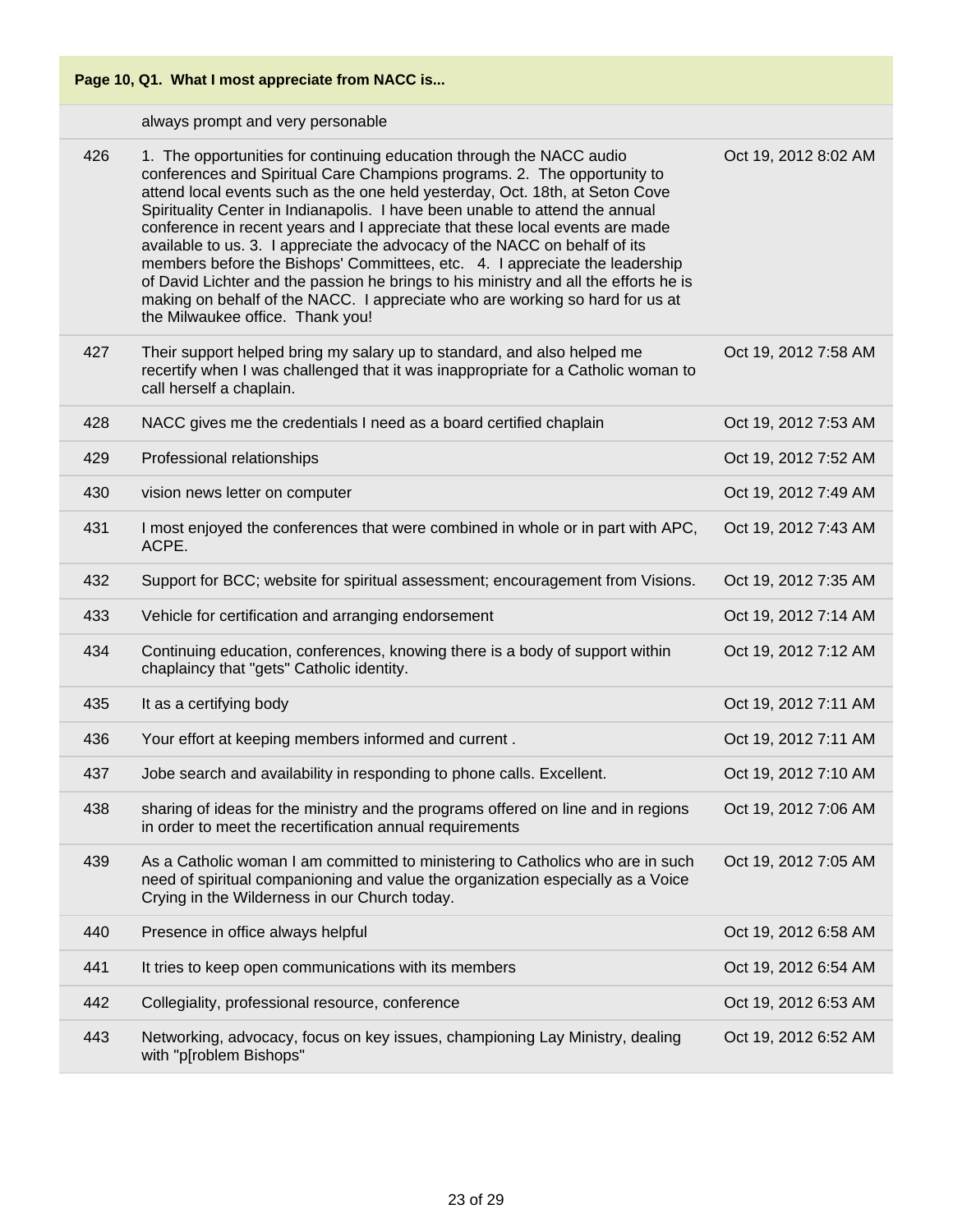| Page 10, Q1. What I most appreciate from NACC is |                                                                                                                                                                                                                                                                                                                                                                                                       |                       |  |
|--------------------------------------------------|-------------------------------------------------------------------------------------------------------------------------------------------------------------------------------------------------------------------------------------------------------------------------------------------------------------------------------------------------------------------------------------------------------|-----------------------|--|
| 444                                              | its clear and strong mission and support                                                                                                                                                                                                                                                                                                                                                              | Oct 19, 2012 6:50 AM  |  |
| 445                                              | Dont have a most appreciate. I need to be certified to maintain job.                                                                                                                                                                                                                                                                                                                                  | Oct 19, 2012 6:46 AM  |  |
| 446                                              | Promotion of training for professional chaplains and support for those of us who<br>are certifi                                                                                                                                                                                                                                                                                                       | Oct 19, 2012 6:42 AM  |  |
| 447                                              | Helpful, professional, and resourceful                                                                                                                                                                                                                                                                                                                                                                | Oct 19, 2012 6:42 AM  |  |
| 448                                              | The plethera of information! I like receiving the info via email, it's very convenient<br>and easy to navigate.                                                                                                                                                                                                                                                                                       | Oct 19, 2012 6:37 AM  |  |
| 449                                              | connection to great people                                                                                                                                                                                                                                                                                                                                                                            | Oct 19, 2012 6:33 AM  |  |
| 450                                              | Standard bearer for Best Practices in the Ministry                                                                                                                                                                                                                                                                                                                                                    | Oct 19, 2012 6:30 AM  |  |
| 451                                              | effort to meet the changing needs of membership                                                                                                                                                                                                                                                                                                                                                       | Oct 19, 2012 6:27 AM  |  |
| 452                                              | It is a professional organization adocating for pastoral care in institutions and<br>field education in seminaries.                                                                                                                                                                                                                                                                                   | Oct 19, 2012 6:16 AM  |  |
| 453                                              | I value our support, educational opportunies and advocaating.                                                                                                                                                                                                                                                                                                                                         | Oct 19, 2012 6:08 AM  |  |
| 454                                              | Association with other members                                                                                                                                                                                                                                                                                                                                                                        | Oct 19, 2012 6:06 AM  |  |
| 455                                              | The on-going communication via e-mail etc about educational opportunities and<br>article of interest.I believe on-going re-certification is of value and keeps one<br>current on many issues.                                                                                                                                                                                                         | Oct 19, 2012 6:00 AM  |  |
| 456                                              | Professional support and access to resources; continued challenge and ongoing<br>education                                                                                                                                                                                                                                                                                                            | Oct 19, 2012 5:57 AM  |  |
| 457                                              | It has modeled a way to bring social justice and ethics to life through my Catholic<br>faith and supported me as I operate in a region unaware that Catholic women<br>can serve as Chaplains.                                                                                                                                                                                                         | Oct 19, 2012 5:38 AM  |  |
| 458                                              | Collaboratio and support. Also, the research is bvery helpful.                                                                                                                                                                                                                                                                                                                                        | Oct 19, 2012 5:12 AM  |  |
| 459                                              | The professional stance that is taken always                                                                                                                                                                                                                                                                                                                                                          | Oct 19, 2012 5:06 AM  |  |
| 460                                              | Do need to know what is going on in the field.                                                                                                                                                                                                                                                                                                                                                        | Oct 19, 2012 4:06 AM  |  |
| 461                                              | collaboration of ministries                                                                                                                                                                                                                                                                                                                                                                           | Oct 19, 2012 2:20 AM  |  |
| 462                                              | being a family                                                                                                                                                                                                                                                                                                                                                                                        | Oct 19, 2012 12:30 AM |  |
| 463                                              | The advacnes that have been made since David took on leadership . It is like we<br>became "Alive" agin, I value al of the programs and participae in as many as<br>timeallows. itry to attenjd the Annual conference at least every other year. I am<br>very pleased with what is happening in NACC right no. May it continue. I also<br>apreciate how you ask for our input and feedback. Thank you. | Oct 19, 2012 12:08 AM |  |
| 464                                              | collaboration of all the members and their stories                                                                                                                                                                                                                                                                                                                                                    | Oct 18, 2012 11:23 PM |  |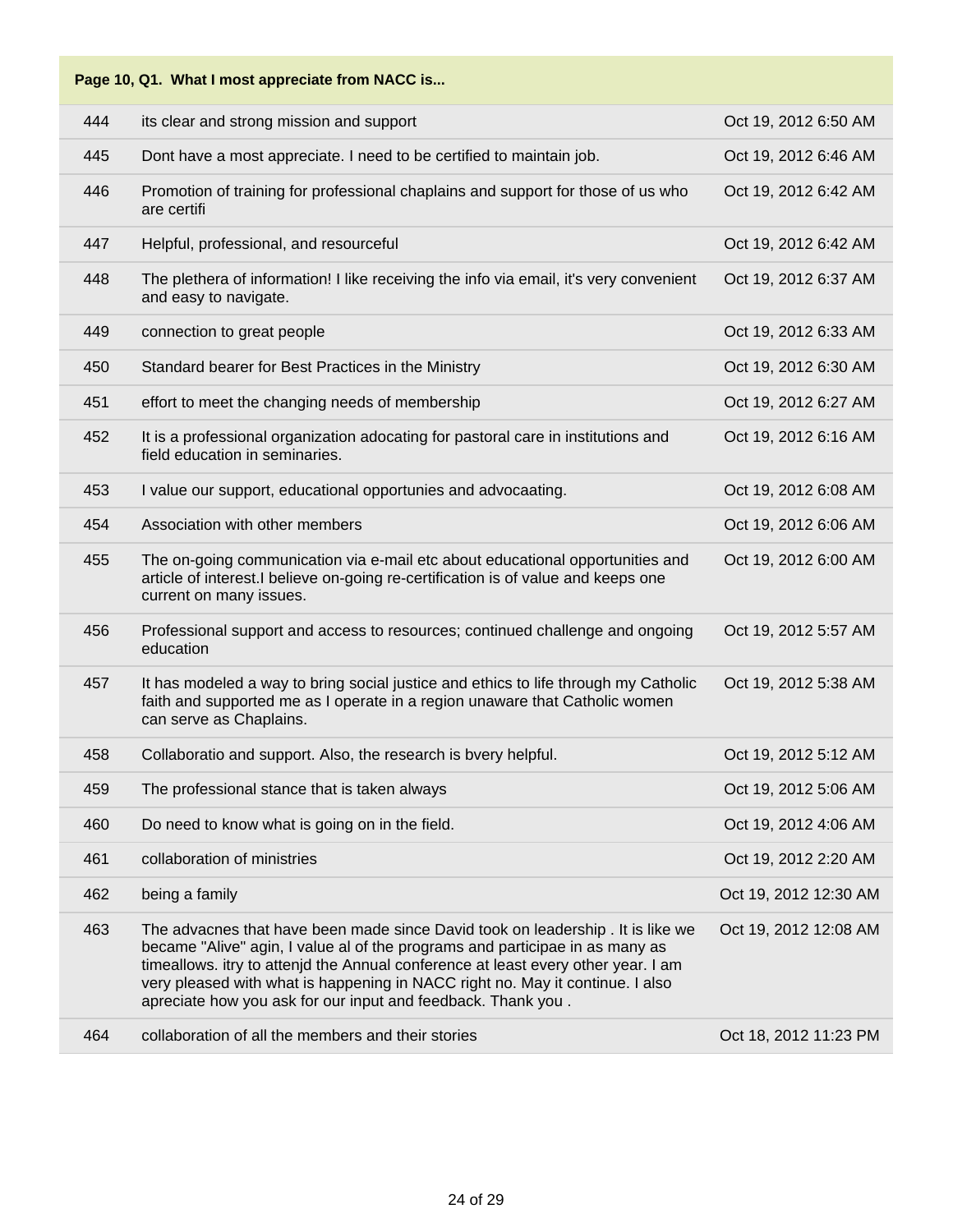| 465 | Information                                                                                                                                                                                                                                                                                                                                            | Oct 18, 2012 10:30 PM |
|-----|--------------------------------------------------------------------------------------------------------------------------------------------------------------------------------------------------------------------------------------------------------------------------------------------------------------------------------------------------------|-----------------------|
| 466 | Staff, continuing education, certification,                                                                                                                                                                                                                                                                                                            | Oct 18, 2012 10:16 PM |
| 467 | The tireless leaders who promote the causes for chaplains                                                                                                                                                                                                                                                                                              | Oct 18, 2012 10:08 PM |
| 468 | On line resources easy access 24/7                                                                                                                                                                                                                                                                                                                     | Oct 18, 2012 9:53 PM  |
| 469 | Keeping in touch with current trends and offerings.                                                                                                                                                                                                                                                                                                    | Oct 18, 2012 9:52 PM  |
| 470 | Not sure due goes up and nothing is done for it's membership especially those<br>semi retired and trying to make ends meet and paying out-ladish dues                                                                                                                                                                                                  | Oct 18, 2012 9:38 PM  |
| 471 | That it is an active resource and advocate for those who are employed<br>chaplains.                                                                                                                                                                                                                                                                    | Oct 18, 2012 9:32 PM  |
| 472 | Monthly newsletter                                                                                                                                                                                                                                                                                                                                     | Oct 18, 2012 9:31 PM  |
| 473 | <b>Network</b>                                                                                                                                                                                                                                                                                                                                         | Oct 18, 2012 9:29 PM  |
| 474 | networking and knowing where to go if I need help with ethical stance issues.                                                                                                                                                                                                                                                                          | Oct 18, 2012 8:51 PM  |
| 475 | Info on current chaplaincy issues                                                                                                                                                                                                                                                                                                                      | Oct 18, 2012 8:47 PM  |
| 476 | Services and certification standards                                                                                                                                                                                                                                                                                                                   | Oct 18, 2012 8:42 PM  |
| 477 | professionalism, resources,                                                                                                                                                                                                                                                                                                                            | Oct 18, 2012 8:36 PM  |
| 478 | The articles in the Vision magazine. However, since I now have to read it online,<br>I don't as much as I find it difficult to read so much on the screen. When it was<br>in paper form, I read it from cover to cover.                                                                                                                                | Oct 18, 2012 8:29 PM  |
| 479 | Consistent communication and support. Opportunities for development and<br>research.                                                                                                                                                                                                                                                                   | Oct 18, 2012 8:26 PM  |
| 480 | Support for my ministry as a Catholic woman                                                                                                                                                                                                                                                                                                            | Oct 18, 2012 8:26 PM  |
| 481 | Professional accreditation and membership.                                                                                                                                                                                                                                                                                                             | Oct 18, 2012 8:23 PM  |
| 482 | Networking                                                                                                                                                                                                                                                                                                                                             | Oct 18, 2012 8:18 PM  |
| 483 | the connection with a large organization that is personable and helpful.                                                                                                                                                                                                                                                                               | Oct 18, 2012 8:16 PM  |
| 484 | NACC makes a difference in the lives of chaplains. I know the national office is<br>there to support, guide and assist and promote professional and competent<br>chaplains. I appreciate the spirit of servant leadership I experience from the<br>members of the national office and thank you for your dedication and service to<br>us in the field. | Oct 18, 2012 8:08 PM  |
| 485 | Community and professional development                                                                                                                                                                                                                                                                                                                 | Oct 18, 2012 7:59 PM  |
| 486 | The director's reflection and updates sent electronically. I don't even recall how<br>often, but I do read it when it appears.                                                                                                                                                                                                                         | Oct 18, 2012 7:57 PM  |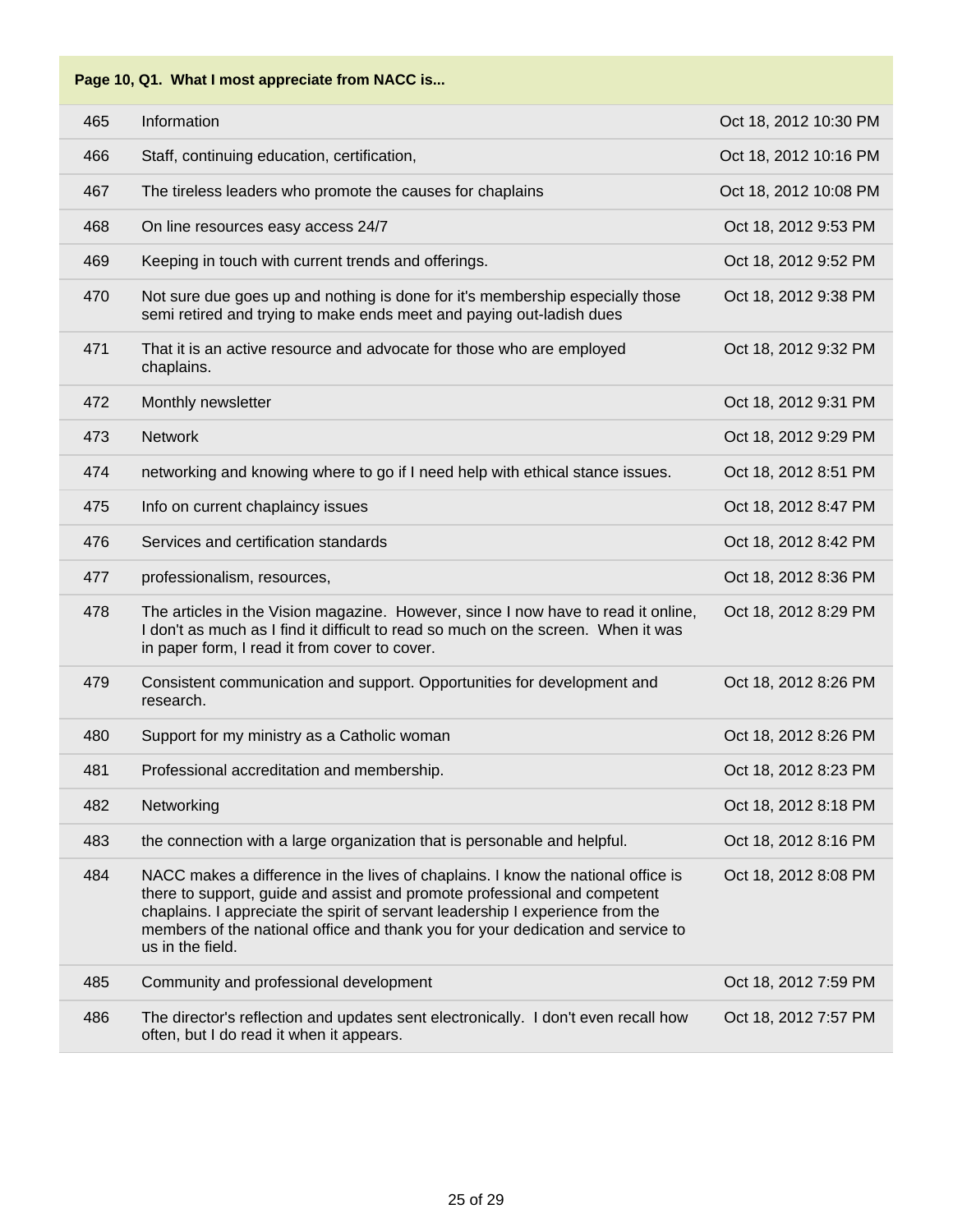| Page 10, Q1. What I most appreciate from NACC is |                                                                                                                                                                                                                            |                      |  |
|--------------------------------------------------|----------------------------------------------------------------------------------------------------------------------------------------------------------------------------------------------------------------------------|----------------------|--|
| 487                                              | Collegiality in ministry, professionalism, and advocacy.                                                                                                                                                                   | Oct 18, 2012 7:56 PM |  |
| 488                                              | educational opportunities, advocacy in behalf of chaplaincy; timely information                                                                                                                                            | Oct 18, 2012 7:50 PM |  |
| 489                                              | the emphasis on professionalism and also ethical behavior                                                                                                                                                                  | Oct 18, 2012 7:41 PM |  |
| 490                                              | Not much                                                                                                                                                                                                                   | Oct 18, 2012 7:34 PM |  |
| 491                                              | The conference and networking                                                                                                                                                                                              | Oct 18, 2012 7:33 PM |  |
| 492                                              | Getting certified and feeling very satisfied. Support if I need it.                                                                                                                                                        | Oct 18, 2012 7:22 PM |  |
| 493                                              | monthly vision -- hard copy                                                                                                                                                                                                | Oct 18, 2012 7:19 PM |  |
| 494                                              | The resources they offer as well as the opportunity to network with other<br>chaplains.                                                                                                                                    | Oct 18, 2012 7:12 PM |  |
| 495                                              | efforts to place chaplaincy on a par with other health professionals -<br>interdisciplinary approach to healing and health - also articles, etc that deepen<br>spirituality and commitment - ethical issues in health care | Oct 18, 2012 7:08 PM |  |
| 496                                              | organizing educational events                                                                                                                                                                                              | Oct 18, 2012 7:05 PM |  |
| 497                                              | The ability to network and advance Professional Chaplaincy across the nation.<br>Advocacy with bishops and ensure that our voice is present in the Church.                                                                 | Oct 18, 2012 7:05 PM |  |
| 498                                              | Getting certified for my employment.                                                                                                                                                                                       | Oct 18, 2012 7:02 PM |  |
| 499                                              | The variety of resources and networking which the organization makes available<br>to its members.                                                                                                                          | Oct 18, 2012 7:01 PM |  |
| 500                                              | Visions, NACC News, Certification, educational opportunities (including some I<br>have not been able to attend)                                                                                                            | Oct 18, 2012 7:00 PM |  |
| 501                                              | The local gatherings and the newsletters                                                                                                                                                                                   | Oct 18, 2012 6:57 PM |  |
| 502                                              | Keeping contact with its members!                                                                                                                                                                                          | Oct 18, 2012 6:57 PM |  |
| 503                                              | The newsletter                                                                                                                                                                                                             | Oct 18, 2012 6:55 PM |  |
| 504                                              | Being part of a well educated group of Catholic ministry professionals                                                                                                                                                     | Oct 18, 2012 6:48 PM |  |
| 505                                              | I read NACC NOW when it comes on email. I used to enjoy reading VISION<br>when it came out in print, but I haven't read it online.                                                                                         | Oct 18, 2012 6:47 PM |  |
| 506                                              | The accreditation process which puts me on eqaul footing with other professional<br>chaplains.                                                                                                                             | Oct 18, 2012 6:38 PM |  |
| 507                                              | HOw they help keep chaplain profession more professional.                                                                                                                                                                  | Oct 18, 2012 6:30 PM |  |
| 508                                              | Your support and encouragement.                                                                                                                                                                                            | Oct 18, 2012 6:25 PM |  |
| 509                                              | The work to enhance the quality of pastoral care and services in health care<br>today.                                                                                                                                     | Oct 18, 2012 6:25 PM |  |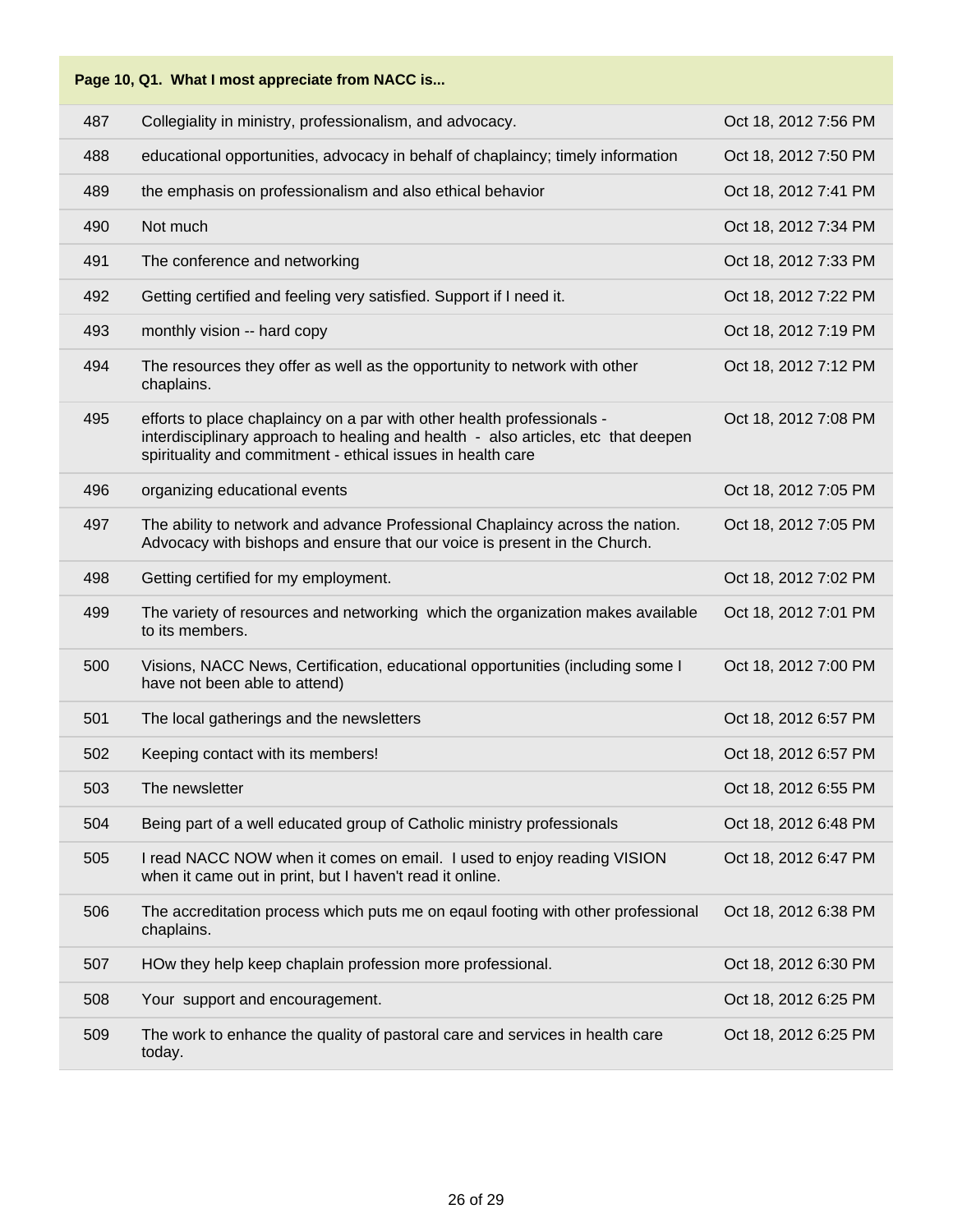| 510 | credentials                                                                                                                                                      | Oct 18, 2012 6:23 PM |
|-----|------------------------------------------------------------------------------------------------------------------------------------------------------------------|----------------------|
| 511 | many communication efforts and the welcoming staff support                                                                                                       | Oct 18, 2012 6:22 PM |
| 512 | Collaboration and integration of gifts into the ministry                                                                                                         | Oct 18, 2012 6:15 PM |
| 513 | networking. Catholic. openness. helpfulness/collaborative. caring/supportive.<br>credentialing.                                                                  | Oct 18, 2012 6:13 PM |
| 514 | collegiality and care for each other                                                                                                                             | Oct 18, 2012 6:11 PM |
| 515 | Professionals working together to advance the work.                                                                                                              | Oct 18, 2012 6:06 PM |
| 516 | <b>Educational opportunities</b>                                                                                                                                 | Oct 18, 2012 5:55 PM |
| 517 | the community aspect                                                                                                                                             | Oct 18, 2012 5:55 PM |
| 518 | meeting others and exchanging ideas. NACC provides a place to connect with<br>others in my field                                                                 | Oct 18, 2012 5:55 PM |
| 519 | Information and collaboration                                                                                                                                    | Oct 18, 2012 5:52 PM |
| 520 | Professionalism                                                                                                                                                  | Oct 18, 2012 5:49 PM |
| 521 | I enjoy the newsletter. But, I really miss the paper copy. It used to be good<br>bedtime reading.                                                                | Oct 18, 2012 5:47 PM |
| 522 | Love og God through humanbeings                                                                                                                                  | Oct 18, 2012 5:45 PM |
| 523 | Professional development, opportunities to keep actively engaging the clinical<br>ministry movement                                                              | Oct 18, 2012 5:45 PM |
| 524 | Vision, Deacon quarterly teleconference                                                                                                                          | Oct 18, 2012 5:42 PM |
| 525 | Professional development, collaboration                                                                                                                          | Oct 18, 2012 5:39 PM |
| 526 | Membership offers opportunities and support as I improve my chaplaincy<br>profession and ministry.                                                               | Oct 18, 2012 5:33 PM |
| 527 | When they were fighting for us to get better salaries and greater respect from<br>clergy not so much of that lately                                              | Oct 18, 2012 5:33 PM |
| 528 | having community of Catholic ministers--local colleagues, national colleagues.<br>Recognition of our chaplaincy ministry within the Church and also institutions | Oct 18, 2012 5:29 PM |
| 529 | The director! Also Vision but find not reading on line. Could spend life in front of<br>the screen if allowed this to happen.                                    | Oct 18, 2012 5:20 PM |
| 530 | The sharing of experience in the News letter articles by the my fellow chaplains<br>is most interested and appreciated by me.                                    | Oct 18, 2012 5:19 PM |
| 531 | The conference calls which are very informative; I appreciate hearing the<br>feedback and participation of others who are already chaplains.                     | Oct 18, 2012 5:17 PM |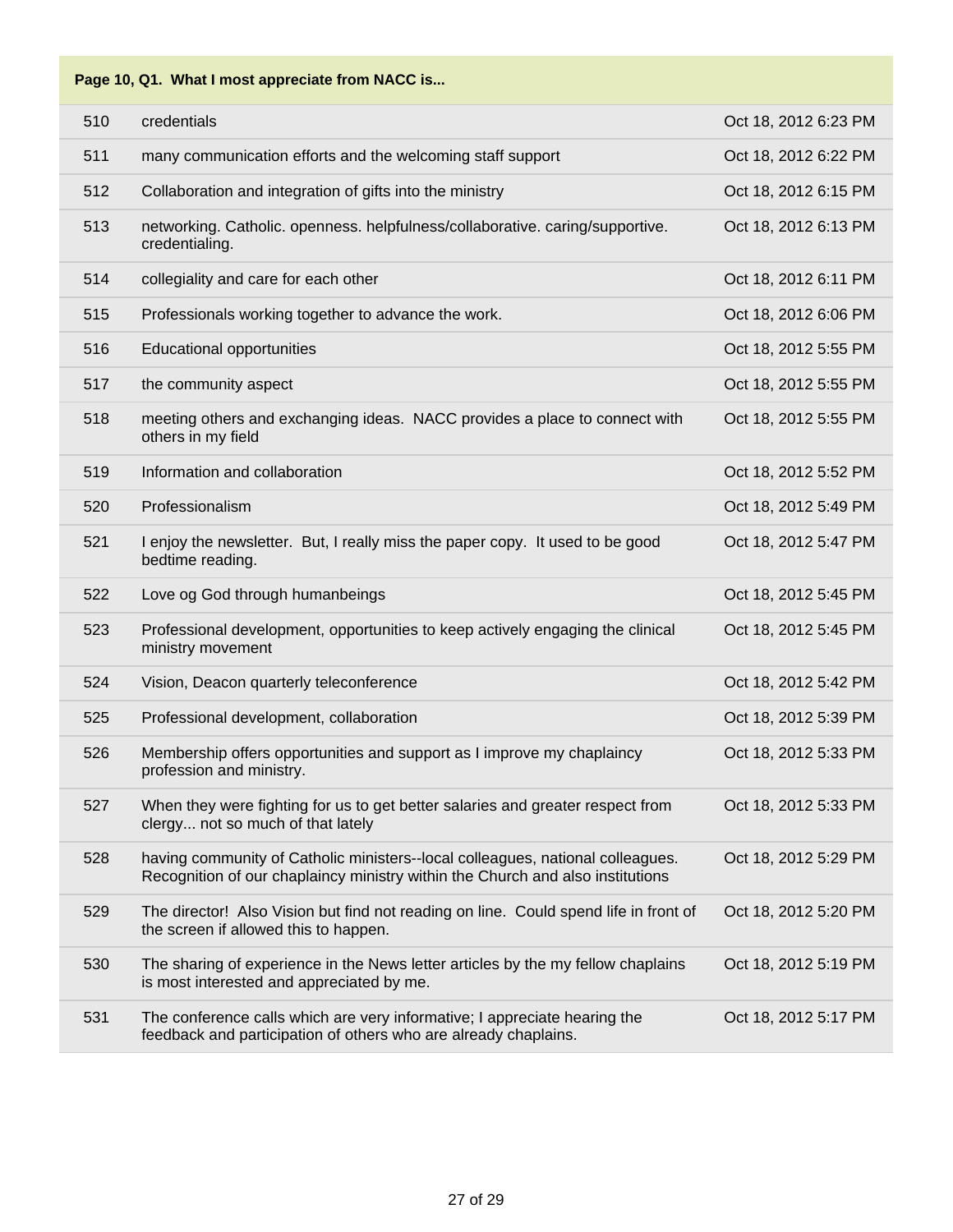| 532 | Information resource                                                                                                                                                                                                                                                                                          | Oct 18, 2012 5:14 PM |
|-----|---------------------------------------------------------------------------------------------------------------------------------------------------------------------------------------------------------------------------------------------------------------------------------------------------------------|----------------------|
| 533 | communications                                                                                                                                                                                                                                                                                                | Oct 18, 2012 5:09 PM |
| 534 | the palliative care audio conferences                                                                                                                                                                                                                                                                         | Oct 18, 2012 5:08 PM |
| 535 | Ongoing support and timely communication.                                                                                                                                                                                                                                                                     | Oct 18, 2012 5:04 PM |
| 536 | good conferences - national and local                                                                                                                                                                                                                                                                         | Oct 18, 2012 5:02 PM |
| 537 | the continued effort to lead us in the healing ministry of Jesus.                                                                                                                                                                                                                                             | Oct 18, 2012 5:02 PM |
| 538 | sometimew I wonder why I continue providing you with membership dues                                                                                                                                                                                                                                          | Oct 18, 2012 4:59 PM |
| 539 | That we have a professional organisation to provide professional<br>insights/challenges, backup and support.                                                                                                                                                                                                  | Oct 18, 2012 4:56 PM |
| 540 | bridging of Comunication                                                                                                                                                                                                                                                                                      | Oct 18, 2012 4:55 PM |
| 541 | professionalism                                                                                                                                                                                                                                                                                               | Oct 18, 2012 4:52 PM |
| 542 | Professionally-written materials.                                                                                                                                                                                                                                                                             | Oct 18, 2012 4:51 PM |
| 543 | newsletters, connecting with other chaplains when I was actively involved from<br>other places; gatherings on a more local level                                                                                                                                                                              | Oct 18, 2012 4:51 PM |
| 544 | Very little now. It is so professional I am no longer excited about being a<br>member.                                                                                                                                                                                                                        | Oct 18, 2012 4:51 PM |
| 545 | It's Vat. II vision of Church and ministry. Peer support.                                                                                                                                                                                                                                                     | Oct 18, 2012 4:47 PM |
| 546 | I greatly appreciate the energy coming from NACC today. I appreciate the<br>collaboration with other like organizations. I greatly appreciate the support of<br>NACC. I appreciate the education available. I believe, in current "political<br>speak" that the organization is going in the right direction. | Oct 18, 2012 4:44 PM |
| 547 | I appreciate the vision and plans to promote chaplaincy and educational<br>opportunities.                                                                                                                                                                                                                     | Oct 18, 2012 4:44 PM |
| 548 | At this busy time your continued reaching out and support of members.                                                                                                                                                                                                                                         | Oct 18, 2012 4:44 PM |
| 549 | certification process                                                                                                                                                                                                                                                                                         | Oct 18, 2012 4:43 PM |
| 550 | opportunities to learn from other Chaplains across the country through the<br>central office, website and printed/printable materials.                                                                                                                                                                        | Oct 18, 2012 4:40 PM |
| 551 | <b>Certification process</b>                                                                                                                                                                                                                                                                                  | Oct 18, 2012 4:40 PM |
| 552 | Dedication of staff. Committment to improving the qualilty and relevance of<br>pastoral care.                                                                                                                                                                                                                 | Oct 18, 2012 4:35 PM |
| 553 | ongoing education on the local level                                                                                                                                                                                                                                                                          | Oct 18, 2012 4:33 PM |
| 554 | The above mentioned activities and your great support                                                                                                                                                                                                                                                         | Oct 18, 2012 4:33 PM |